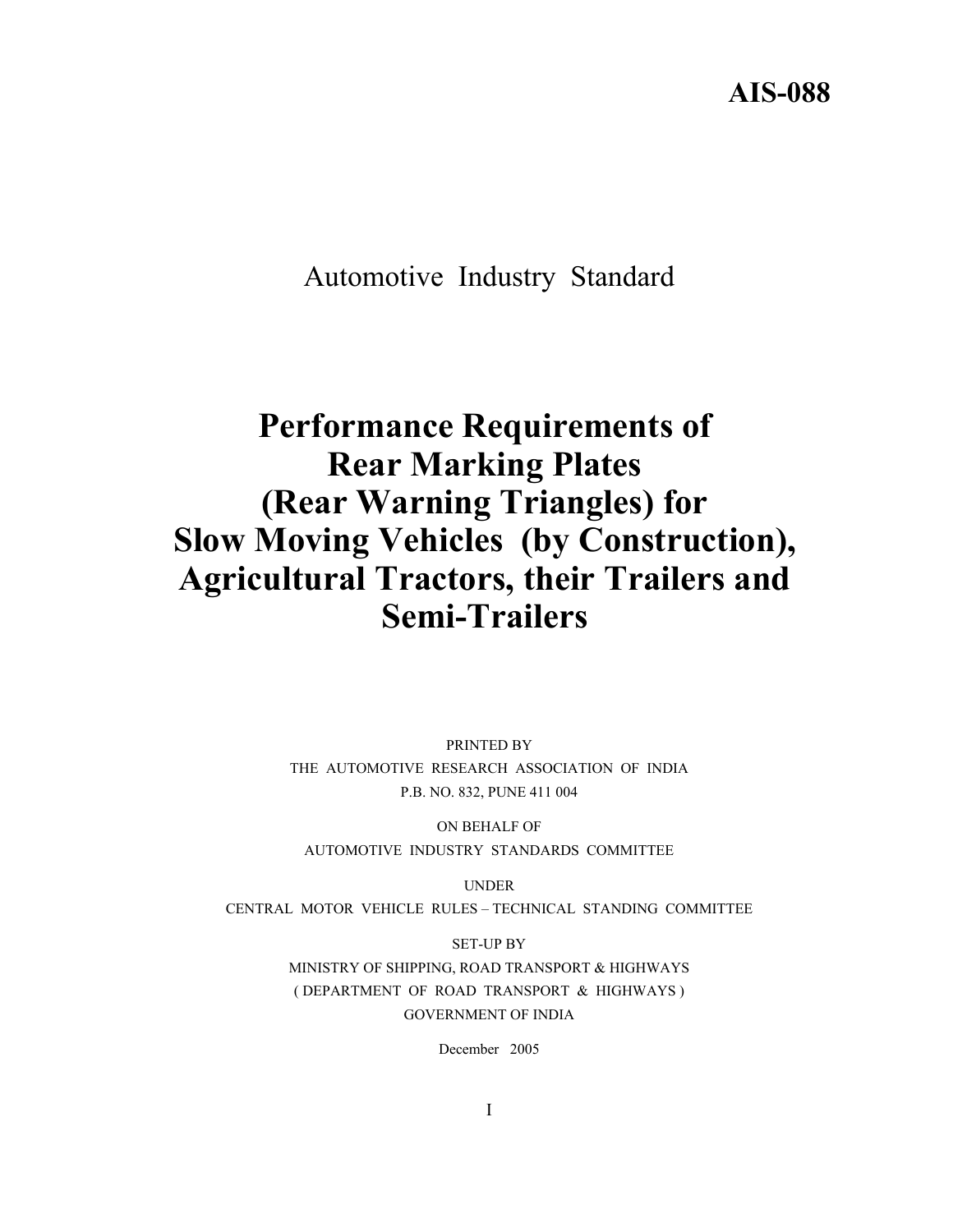|  |  |                         |  |  | Status chart of the standard to be used by the purchaser |
|--|--|-------------------------|--|--|----------------------------------------------------------|
|  |  | for updating the record |  |  |                                                          |

| Sr.<br>No. | Corr-<br>igenda | Amend-<br>ment | <b>Revision</b> | Date | Remark | Misc. |
|------------|-----------------|----------------|-----------------|------|--------|-------|
|            |                 |                |                 |      |        |       |
|            |                 |                |                 |      |        |       |
|            |                 |                |                 |      |        |       |
|            |                 |                |                 |      |        |       |
|            |                 |                |                 |      |        |       |
|            |                 |                |                 |      |        |       |
|            |                 |                |                 |      |        |       |

**General remarks:**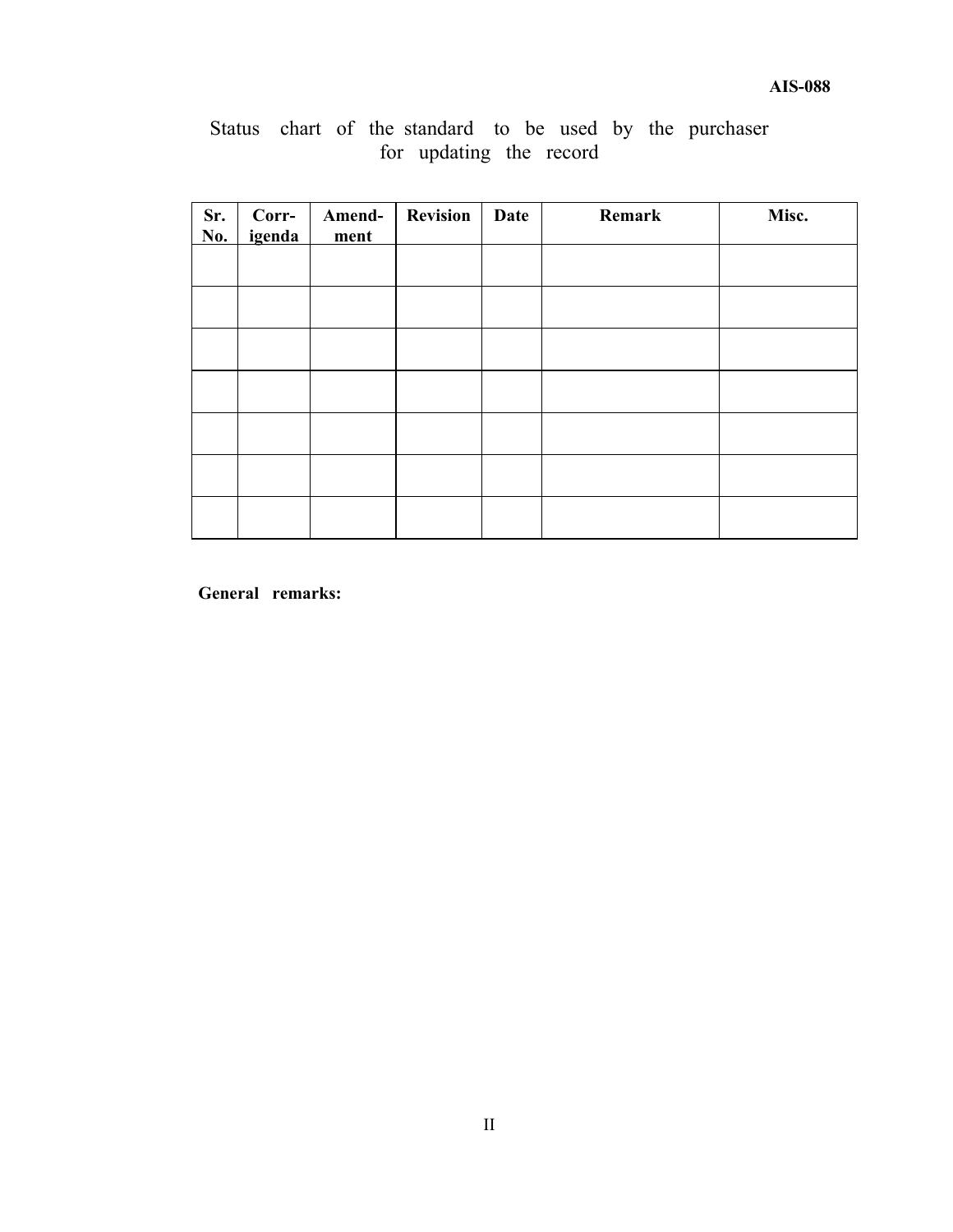#### **INTRODUCTION**

The Government of India felt the need for a permanent agency to expedite the publication of standards and development of test facilities in parallel when the work on the preparation of the standards is going on, as the development of improved safety critical parts can be undertaken only after the publication of the standard and commissioning of test facilities. To this end, the erstwhile Ministry of Surface Transport (MoST) has constituted a permanent Automotive Industry Standards Committee (AISC) vide order No. RT-11028/11/97-MVL dated September 15, 1997. The standards prepared by AISC will be approved by the permanent CMVR -Technical Standing Committee (CTSC). After approval, the Automotive Research Association of India, (ARAI), Pune, being the Secretariat of the AIS Committee, has published this standard. For better dissemination of this information ARAI may publish this document on their website.

Rear warning triangle fitment is already in vogue on agricultural tractor. However, no performance requirements was in place. AISC identified ECE R 69 to be best reference for this requirement. Hence this standard was prepared based on ECE R 69

While preparing this AIS considerable assistance is derived from ECE regulation 69 Amendment 3 (Supp. 2 to the 01 series of amendments-Date of entry into force: Dec.5, 2001) Uniform provisions concerning the Approval of Rear Marking Plates for Slow Moving Vehicles ( by Construction) and their Trailers.

Two deviations have been approved by AISC in this standard w.r.t. ECE regulation 69.

- 1. The scope includes agricultural tractors in addition to the slow moving vehicles as mentioned in ECE R 69.
- 2. The dimensions of the warning triangle has been picked from AIS-030. The deviation has been approved because AIS-030 exists already and the dimensions prescribed in AIS-030 and ECE R 69 are close to each other except but the co-ordinates referred are different.
- 3. However, CMVR does not recognise a category of vehicle called "Slow Moving Vehicle" yet.

The Automotive Industry Standards Committee responsible for preparation of this standard is given in Annex: 13.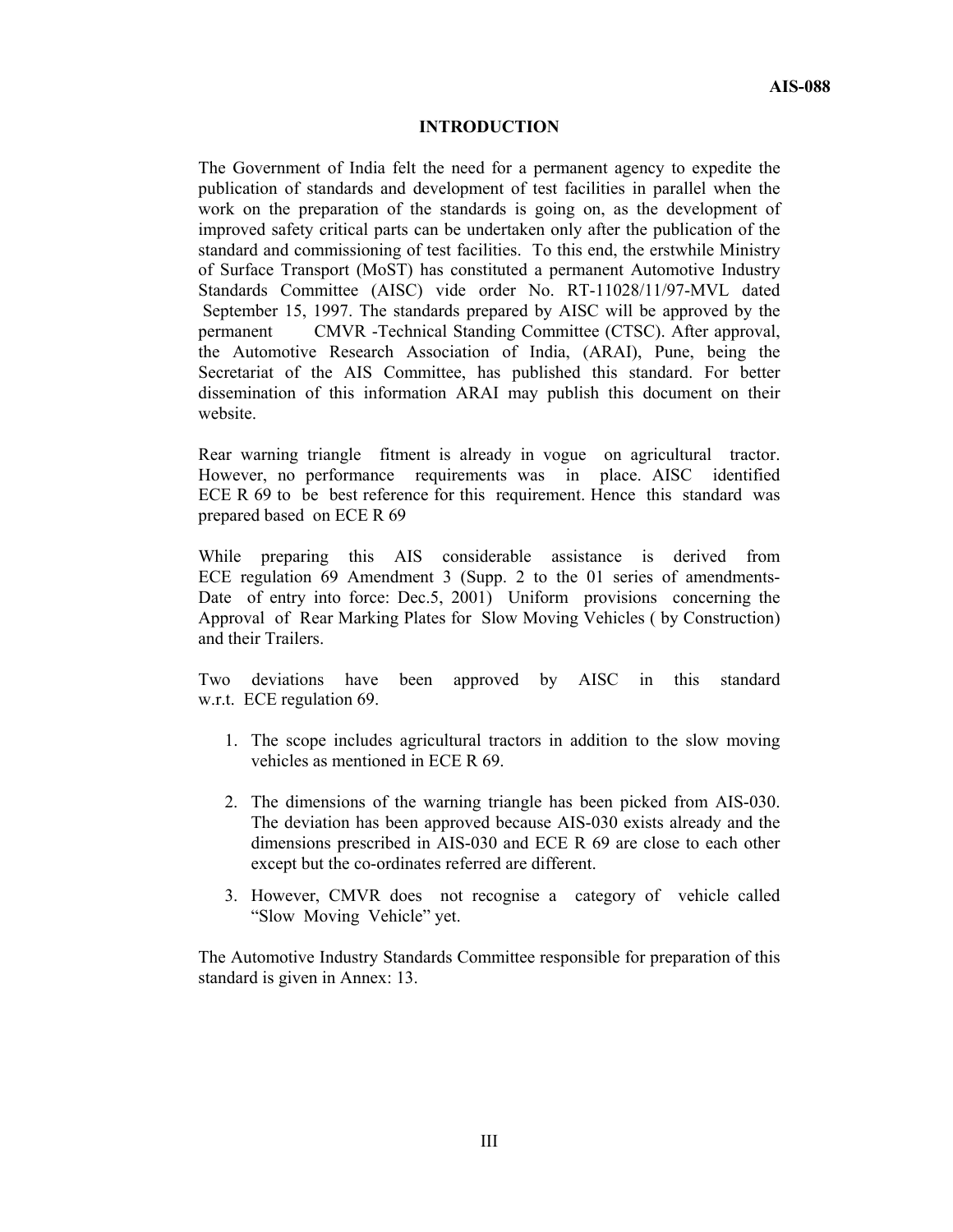# **Performance Requirements of Rear Marking Plates (Rear Warning Triangles) for Slow Moving Vehicles (by Construction), Agricultural Tractors, their Trailers and Semi-Trailers**

| Sr. No.          | <b>Description</b>                                                                                                                                                                            | Page No. |
|------------------|-----------------------------------------------------------------------------------------------------------------------------------------------------------------------------------------------|----------|
| 1.               | Scope                                                                                                                                                                                         | 1/29     |
| 2.               | References                                                                                                                                                                                    | 1/29     |
| 3.               | Definitions                                                                                                                                                                                   | 1/29     |
| $\overline{4}$ . | Technical information to be submitted by the<br>manufacturer                                                                                                                                  | 4/29     |
| 5.               | Markings                                                                                                                                                                                      | 4/29     |
| 6.               | Clause reserved                                                                                                                                                                               | 5/29     |
| 7.               | General specifications                                                                                                                                                                        | 5/29     |
| 8.               | Special specification (tests)                                                                                                                                                                 | 5/29     |
| 9.               | Modifications and extension of approval of rear marking<br>plate (Rear Warning Triangle)                                                                                                      | 6/29     |
| 10.              | Conformity of production                                                                                                                                                                      | 6/29     |
|                  | <b>ANNEXES</b>                                                                                                                                                                                |          |
| Annex 1          | The CIE co-ordinate system                                                                                                                                                                    | 7/29     |
| Annex 2          | Test procedure                                                                                                                                                                                | 9/29     |
| Annex 3          | Specifications of shape and dimensions - shape and<br>dimensions of retro-reflective /fluorescent (class 1) or<br>retro-reflective only (class 2) SMV rear marking plates.                    | 10/20    |
| Annex 4          | Colorimetric specifications                                                                                                                                                                   | 11/29    |
| Annex 5          | Photometric specifications                                                                                                                                                                    | 13/29    |
| Annex 6          | Resistance to external agents                                                                                                                                                                 | 14/29    |
| Annex 7          | Resistance to heat                                                                                                                                                                            | 17/29    |
| Annex 8          | Rigidity of the plates                                                                                                                                                                        | 18/29    |
| Annex 9          | Shape and dimension of SMV rear marking plates (rear<br>warning triangle)                                                                                                                     | 19/29    |
| Annex 10         | Minimum requirements for conformity of production<br>control procedures                                                                                                                       | 20/29    |
| Annex 11         | Minimum requirements for sampling by an inspector                                                                                                                                             | 22/29    |
| Annex 12         | installation of rear marking plates<br>Guidelines or<br>(rear warning triangles) for slow moving vehicles (by<br>agricultural tractors, their trailers and<br>construction),<br>semi-trailers | 27/29    |
| Annex 13         | Committee<br>composition<br>of Automotive<br>Industry<br><b>Standards Committee</b>                                                                                                           | 29/29    |

### **CONTENTS**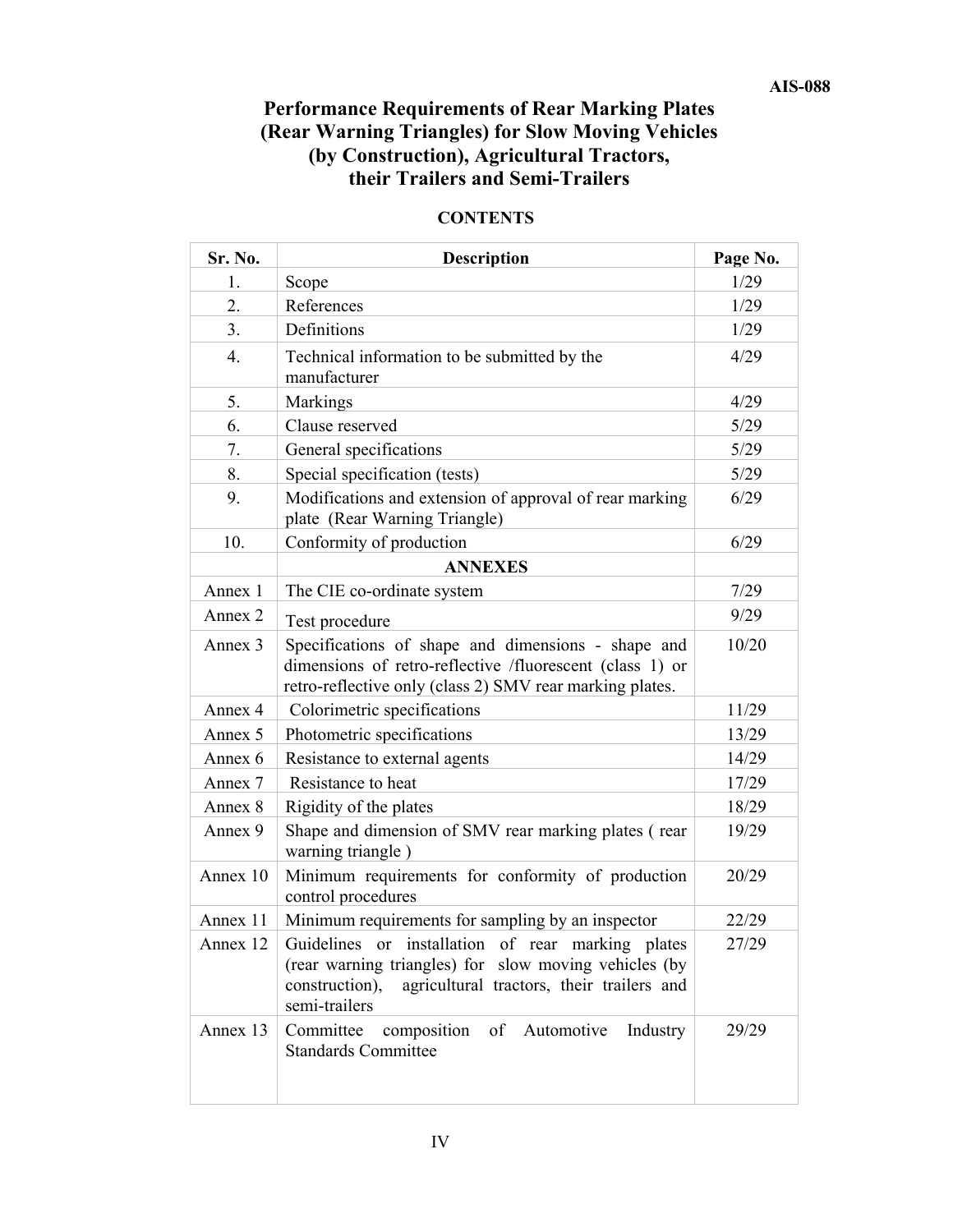# **Performance Requirements of Rear Marking Plates (Rear Warning Triangles) for Slow Moving Vehicles (by Construction), Agricultural Tractors, their Trailers and Semi-Trailers**

### **1. SCOPE**

 These provisions apply to the approval of rear marking plates used to increase the visibility of the rear of slow moving vehicles (SMV) which, by construction, can not travel faster than 30 km/h, agricultural tractors, their trailers and semi-trailers.

### **2. REFERENCES**

- 2.1 The definitions of technical terms are those adopted by the International Commission on Illumination (CIE) - see Technical Report on Retro-reflection, CIE Publication No. 54.
- 2.2 AIS-030 : Installation Requirements of Lighting and Light-Signalling Devices for Agricultural Tractors

### **3. DEFINITIONS**

- 3.1 For the purpose of these provisions, the following definitions shall apply:
- 3.1.1 **"SMV Rear marking plate** (rear warning triangle)" a triangular plate with truncated corners with a characteristic pattern faced with retroreflective and fluorescent material or devices (class 1); or with retroreflective materials or devices only (class 2).
- 3.1.2 **"Sample unit"** a complete, finished plate ready to be mounted on a vehicle and representative of current production.

### **3.2 Retro-reflection**

 Reflection in which radiation is returned in directions close to the direction from which it came, this property being maintained even over wide variations of the direction of the incident radiation:

- 3.2.1 **"Retro-reflective material"** a surface or device from which, when directionally irradiated, a relatively large portion of the incident radiation is retro-reflected.
- 3.2.3 **"Retro-reflective device"** an assembly ready for use and comprising one or more retro-reflective optical units.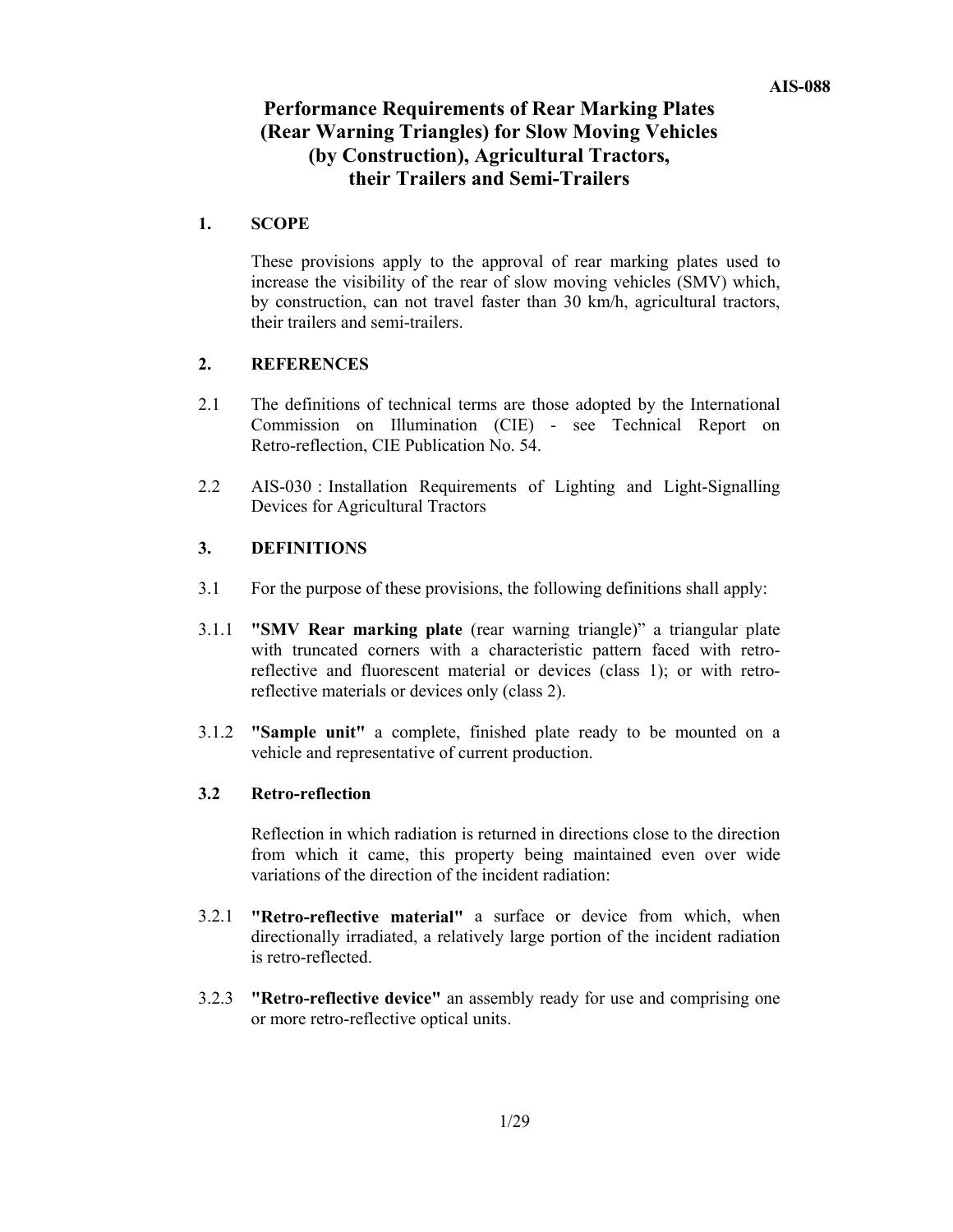- **3.3 Geometric definitions (see Annex 1, Figure 1 and 2).**
- 3.3.1 **"Reference centre"** a point on or near a retro-reflective area which is designated to be the center of the device for the purpose of specifying its performance.
- 3.3.2 **"Illumination axis"** a line segment from the reference center to the light source.
- 3.3.3 **"Observation axis"** a line segment from the reference center to the photometer head.
- 3.3.4 **"Observation angle (Symbol α )"** the angle between the illumination axis and the observation axis. The observation angle is always positive and, in the case of retro-reflection, is restricted to small angles. Maximum range:  $0 \le \alpha \le 180^{\circ}$ .
- 3.3.5 **"Observation half-plane"** the half-plane which originates on the illumination axis and which contains the observation axis.
- 3.3.6 **"Reference axis"** a designated line segment originating on the reference center which is used to describe the angular position of the retro-reflective device.
- 3.3.7 **"Entrance angle (Symbol β)"** the angle from the illumination axis to the reference axis. The entrance angle is usually not larger than 90º but, for completeness, its full range is defined as  $0 \le \beta \le 180^\circ$ . In order to specify the orientation in full, this angle is characterized by two components, β1 and β2.
- 3.3.8 **"First axis"** an axis through the reference center and perpendicular to the observation half-plane.
- 3.3.9 **"First component of the entrance angle (Symbol β1)"** the angle from the illumination axis to the plane containing the reference axis and the first axis. Range: -180º ≤ β<sup>1</sup> **≤** 180º.
- 3.3.10 **"Second component of the entrance angle (Symbol β2 )"** the angle from the plane containing the observation half-plane to the reference axis range:-90 **≤ β2 ≤** 90.
- 3.3.11 **"Second axis"** an axis through the reference center and perpendicular to both the first axis and the reference axis. The positive direction of the second axis lies in the observation half-plane when  $-90^{\circ} \leq \beta_1 \leq 90^{\circ}$  as shown in Annex 1, Figure 1.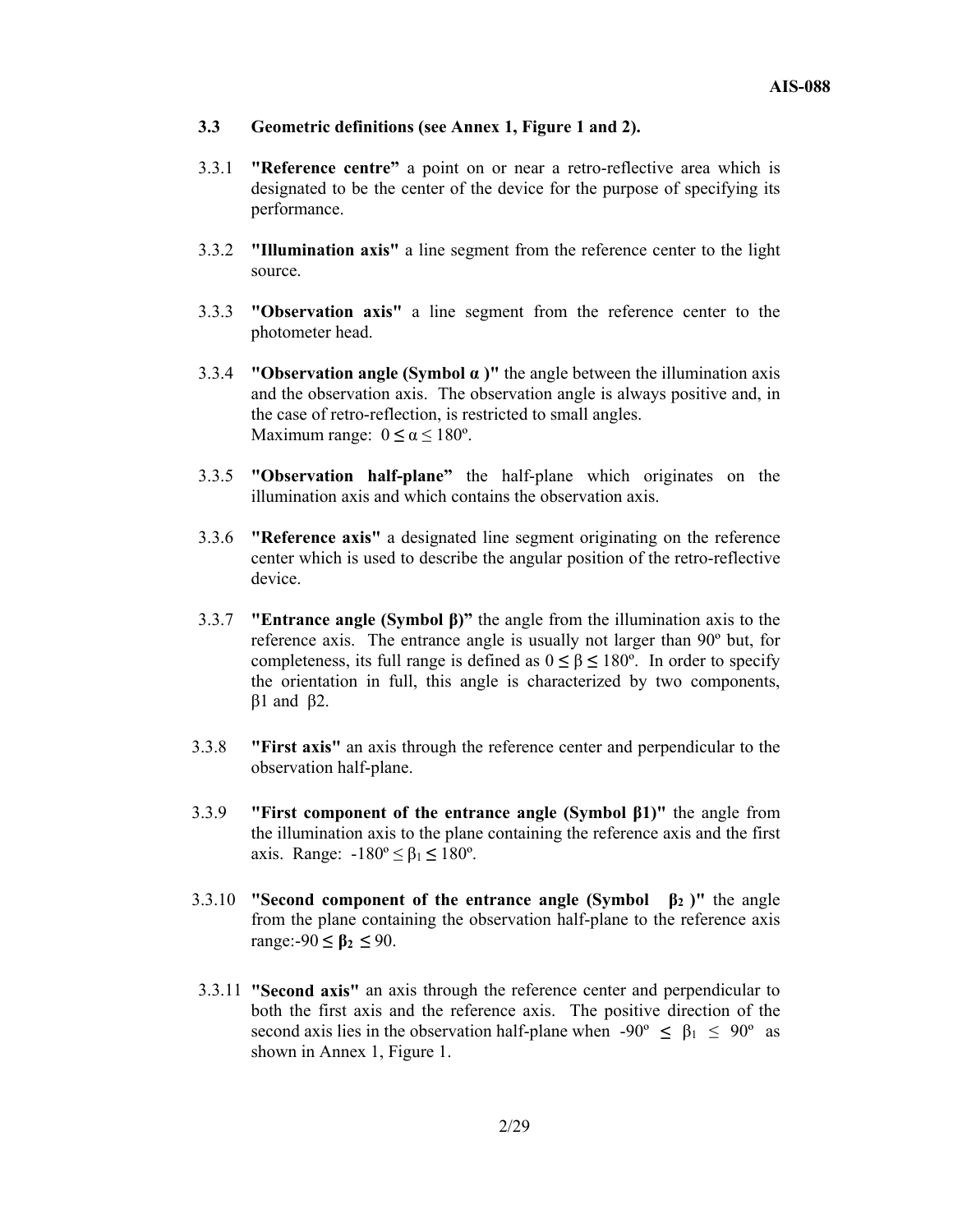3.3.12 **"Angle of Rotation ε "** angle through which the sample is turned about its vertical axis from any arbitrarily established position counter clockwise ( $+\epsilon$ ) or clockwise (- $\epsilon$ ) viewed in the direction of illumination. If retro reflective materials or devices have a marking (e.g. TOP), this marking governs the starting position. The angle of rotation  $\varepsilon$  lies in the range -180° < ε **≤** 180°.

#### **3.4 Definition of Photometric Terms**

3.4.1 **"Coefficient of retro-reflection R' "** coefficient (R') obtained from the luminous intensity (I) of the retro-reflective area in the direction of observation and the illuminance  $(E_{\perp})$  on the retro-reflective plane at right angles to the direction of the incident light and the illuminated plane sample surface A,

$$
R' = I / (E_\perp^* A)
$$

 The coefficient is of retro-reflective R' is expressed in candela per square metre per lux (cd.m<sup>-2</sup>.  $lx^{-1}$ ).

- 3.4.2 **"Angular diameter of the retro-reflective sample (Symbol h )"** the angle subtended by the greatest dimension of the retro-reflective sample, either at the centre of the source of illumination or at the centre of the receiver.
- 3.4.3 **"Luminance factor"** the ratio of the luminance of the body under consideration to the luminance of a perfect diffuser under identical conditions of illumination and observation.

#### **3.5 Fluorescence**

 When certain substances are brought near to a source of ultraviolet or blue radiations, they emit radiations which are nearly always of longer wavelength than those producing the effect. This phenomenon is called fluorescence. By day and in twilight, fluorescent colors are brighter than normal colors because they reflect part of the light falling upon them and in addition they emit light. At night, they are not brighter than ordinary colors.

#### **3.6 Description of goniometer**

 A goniometer which can be used in making retro-reflection measurements in the CIE geometry is illustrated in Annex 1, Figure 2. In this illustration, the photometer head is arbitrarily shown to be vertically above the source. The first axis is shown to be fixed and horizontal and is situated perpendicular to the observation half-plane. Any arrangement of the components, which is equivalent to the one shown, can be used.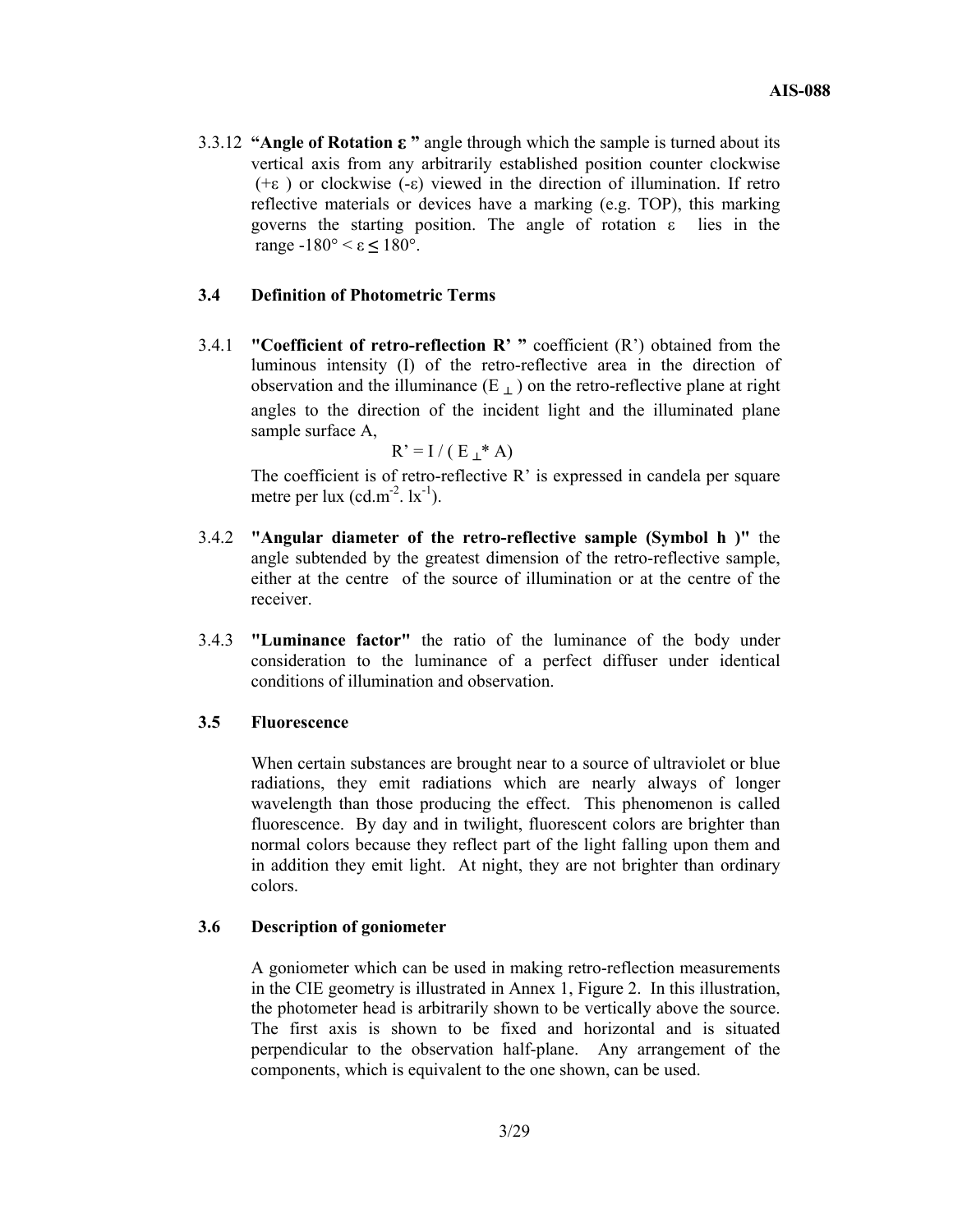### **3.7 Definition of "type"**

 Rear marking plates of different types means rear marking plates which differ in such essential respects as:

- 3.7.1 The trade name or mark.
- 3.7.2 The characteristics of the retro-reflective material or devices.
- 3.7.3 The characteristics of the fluorescent material.
- 3.7.4 The parts affecting the properties of the retro-reflective material or devices.

### **4. TECHNICAL INFORMATION TO BE SUBMITTED BY THE MANUFACTURER**

| 1   | Manufacturer's name and address                                                                                                                                                                                                                |
|-----|------------------------------------------------------------------------------------------------------------------------------------------------------------------------------------------------------------------------------------------------|
| 2   | Telephone No                                                                                                                                                                                                                                   |
| 3   | $FAX$ No                                                                                                                                                                                                                                       |
| 4   | E mail address                                                                                                                                                                                                                                 |
| 5   | Contact person                                                                                                                                                                                                                                 |
| 6   | Plant(s) address(es) of manufacture.                                                                                                                                                                                                           |
| 7   | The intended function(s) of the device.                                                                                                                                                                                                        |
| 8   | The application for approval of a type of rear marking<br>plate shall be submitted by the holder of the trade name or<br>mark, or if necessary by his duly accredited representative<br>and shall be accompanied by:                           |
| 8.1 | Authenticated drawings, in duplicate, sufficiently detailed<br>to permit identification of the type. The drawings shall<br>show geometrically the position in which the rear marking<br>plate is to be fitted to the rear end of the vehicles. |
| 8.2 | A brief description giving the technical specifications of<br>the materials of which the retro-reflective areas and/or<br>fluorescent areas are made.                                                                                          |
| 8.3 | Samples of the retro-reflective and fluorescent (Class 1) or<br>retro-reflective only (Class 2) areas; the number of<br>samples to be submitted is specified in Annex 2                                                                        |

### **5. MARKINGS**

- 5.1 Every SMV rear marking plate submitted for approval shall bear:
- 5.1.1 The trade name of the applicant and unique mark of type.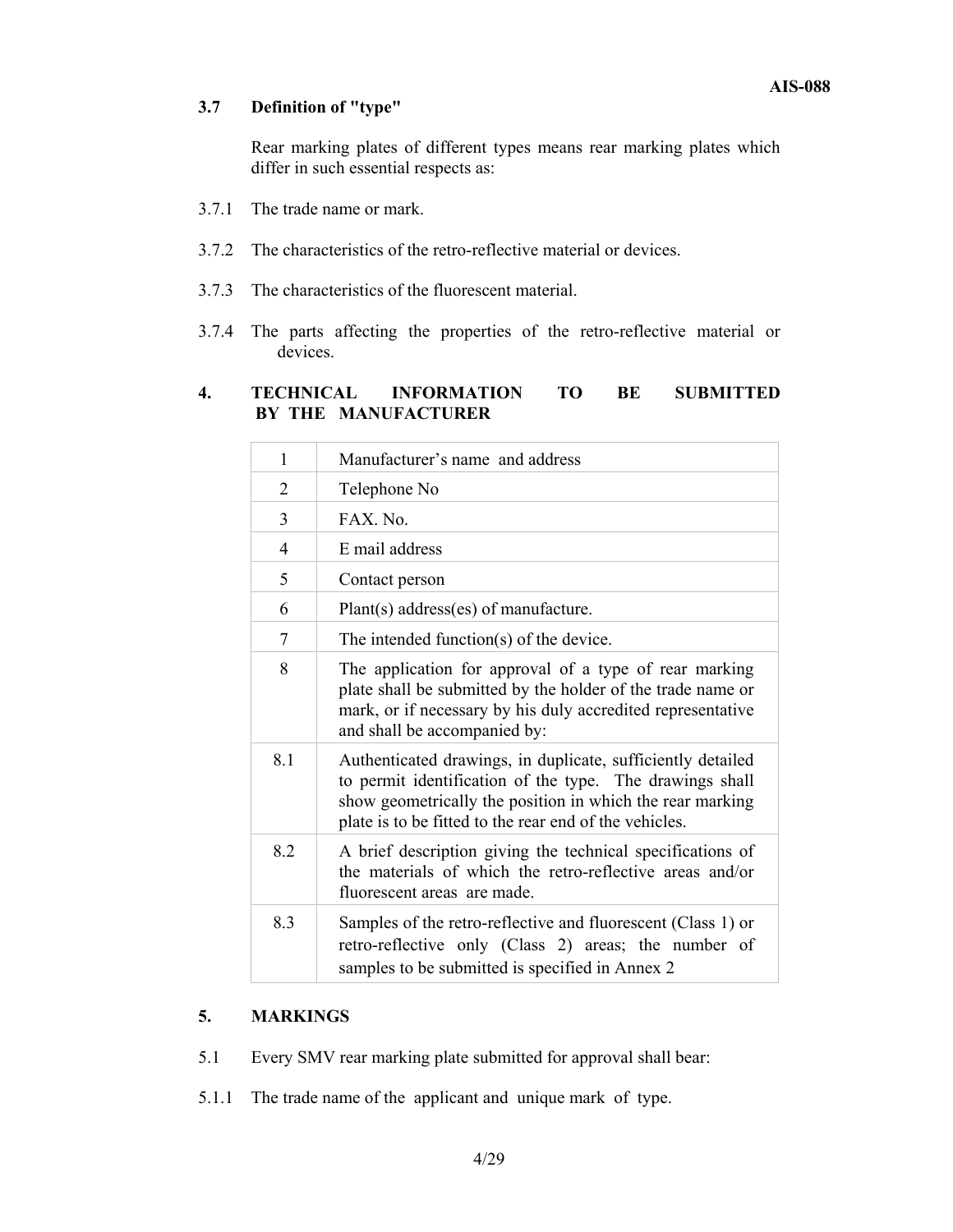- 5.1.2 On the plates whose retro-reflective system is not for all angles of rotation e, the word "TOP" inscribed horizontally on the part of the plates which is intended to be the highest part of the plate when mounted on the vehicle.
- 5.2 The markings shall be applied on either the retro-reflective or the fluorescent area of the plate, or on the edge, and shall be visible from the outside when the marking plate is fitted on the vehicle.
- 5.3 The markings shall be clearly legible and shall be indelible.

### **6. Clause Reserved**

### **7. GENERAL SPECIFICATIONS**

- 7.1 SMV Rear marking plates shall be so constructed that they function satisfactorily and will continue to do so in normal use. In addition, they shall not have any defect in design or manufacture that is detrimental to their efficient operation or to their maintenance in good condition.
- 7.2 The components of retro-reflective /fluorescent SMV rear marking plates (class 1) or retro-reflective only SMV rear marking plates (class 2) shall not be capable of being easily dismantled.
- 7.3 The means of attachment of the SMV rear marking plate shall be such that they allow a stable and durable connection between the plate and the rear end of vehicles, for instance by screws or rivets.
- 7.4 The outer surface of the retro-reflective / fluorescent SMV rear marking plate (class 1) or retro-reflective only SMV rear marking plate (class 2) shall be easy to clean. The surface shall therefore not be rough and any protuberances it may exhibit shall not prevent easy cleaning.

### **8. SPECIAL SPECIFICATION (TESTS)**

- 8.1 SMV rear marking plates shall also satisfy the conditions as to dimensions, shape, pattern and the colorimetric, photometric, physical and mechanical requirements set forth in Annexes 3 to 9 of this standard.
- 8.2 Guidelines for installation of rear marking plates (rear warning triangles) for slow moving vehicles (by construction), agricultural tractors, their trailers and semi-trailers shall be as per Annex 12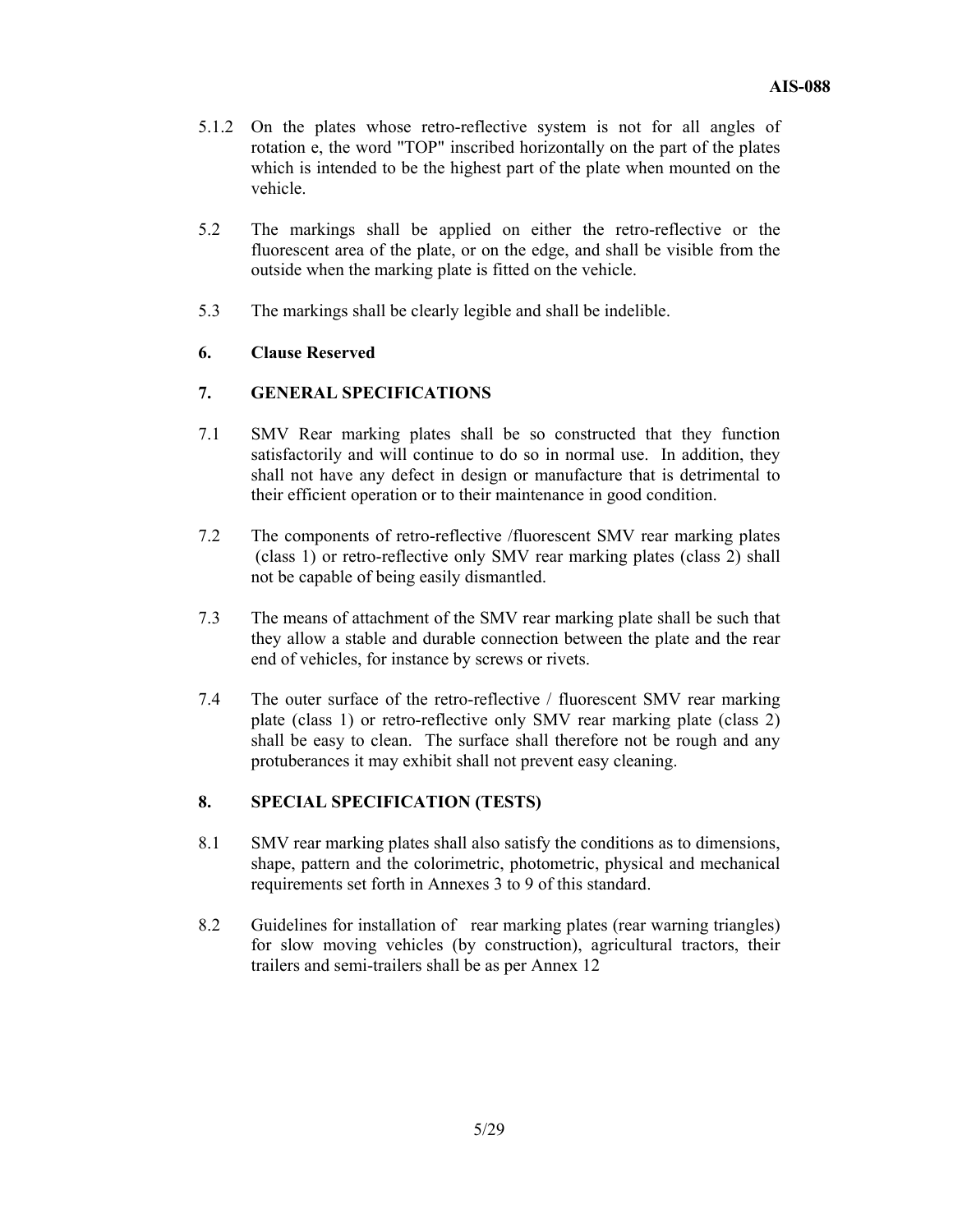### **9. MODIFICATIONS AND EXTENSION OF APPROVAL OF SMV REAR MARKING PLATE (REAR WARNING TRIANGLE)**

- 9.1 Every modification pertaining to the information, even if the changes are non-technical in nature declared in accordance to para 4 above, shall be intimated to the test agency by the manufacturer.
- 9.2 If the changes are in parameters not related to the provisions, no further action needs to be taken
- 9.3 If the changes are in parameters related to the provisions, the testing agency, which has issued the certificate of compliance, may then consider, whether:
- 9.3.1 The type with the changed specification still complies with the provisions, or
- 9.3.2 Any further verification is required to establish compliance
- 9.4 For deciding whether testing is required or not, till details for Criteria for Extension of Approval are finalized, this shall be as agreed between the test agency and the manufacturer.
- 9.5 In case of 9.3.2, only tests pertaining to the affected specification shall be performed.
- 9.6 In case of fulfillment of criterion as per 9.3, the approval of compliance shall be extended for the changes carried out.

### **10. CONFORMITY OF PRODUCTION**

The conformity of production procedures shall comply with those set out in the AIS-037 with following requirements;

- 10.1 Rear marking plate approved to this standard shall be so manufactured as to conform to the type approved by meeting the requirements set forth in paragraphs 7 and 8 above.
- 10.2 The minimum requirements for conformity of production control procedures set forth in Annex 10 to this standard shall be complied with.
- 10.3 The minimum requirements for sampling by an inspector set forth in Annex 11 to this standard shall be compiled with.
- 10.4 The test agency may at any time verify the conformity control methods applied in each production facility as detailed in AIS-037. The normal frequency of these verification shall be as per AIS-037 or as decided by CMVR-TSC.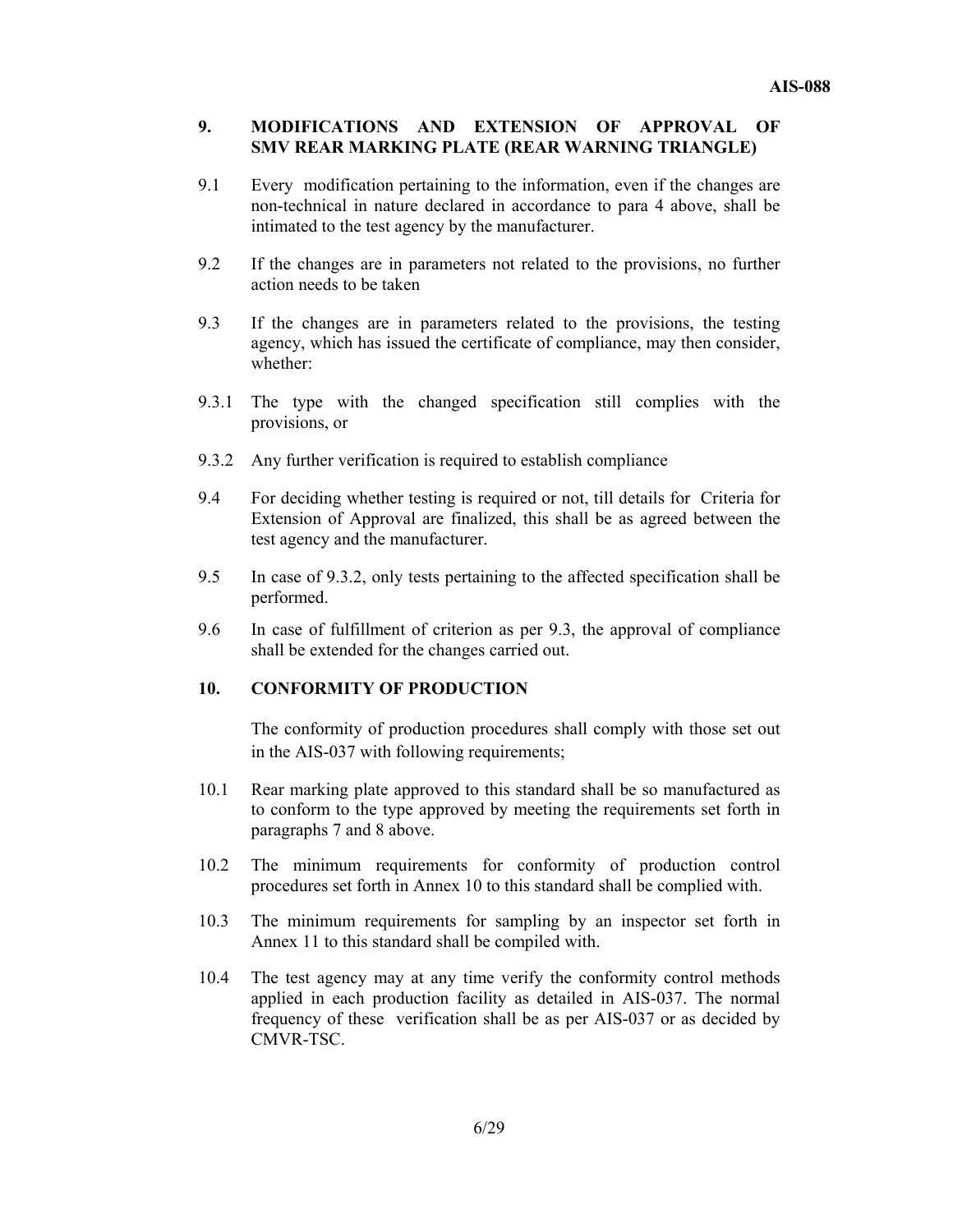### **ANNEX 1**  ( see 3.3)

#### **THE CIE CO-ORDINATE SYSTEM**



#### **Figure 1**

| 1: First Axis  | I: Illumination Axis | $\alpha$ :   | Observation angle |
|----------------|----------------------|--------------|-------------------|
| 2: Second Axis | O: Observation Axis  | $B_1, B_2$ : | Entrance angles   |
|                | R: Reference Axis    | ε.           | Rotation angle    |

The CIE angular system for specifying and measuring retro-reflectors. The first axis is perpendicular to the plane containing the observation axis and the illumination axis. The second axis is perpendicular both to the first axis and to the reference axis. All axes, angles and directions of rotation are shown positive.

Notes: (a) The principle fixed axis is the illumination axis.

- (b) The first axis is fixed perpendicular to the plane containing the observation and illumination axis.
- (c) The reference axis is fixed in the retro-reflector and moveable with  $B_1$  and  $B_2$ .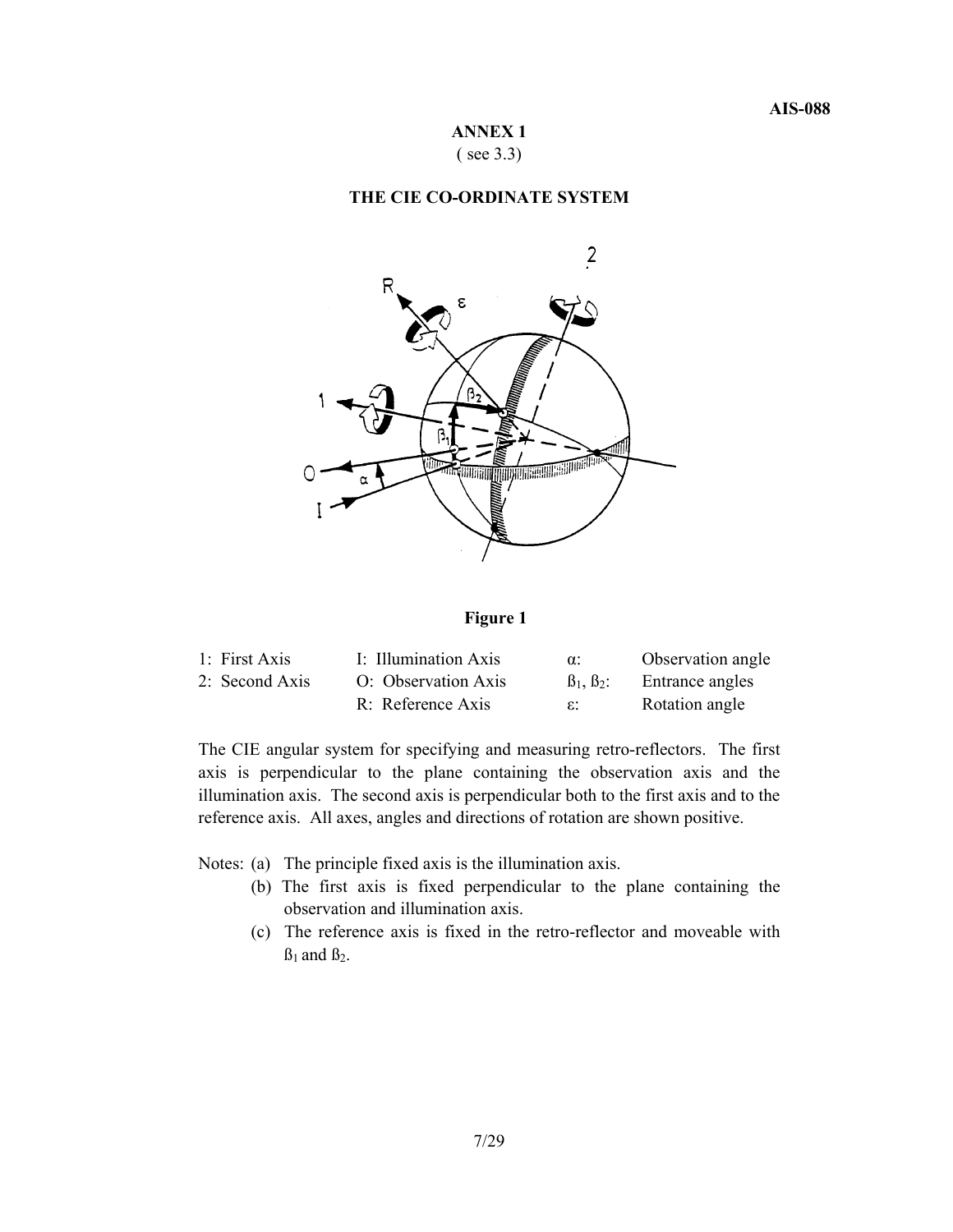### **GONIOMETER MECHANISM EMBODYING THE CIE ANGULAR SYSTEM**



# **Figure 2**

| 1: First Axis                         | I: Illumination Axis | $\alpha$ :   | Observation angle                       |
|---------------------------------------|----------------------|--------------|-----------------------------------------|
| 2: Second Axis                        | O: Observation Axis  |              | $\beta_1$ , $\beta_2$ : Entrance angles |
| 3: Reference centre R: Reference Axis |                      | $\epsilon$ : | Rotation angle                          |
|                                       | P: Retro-reflector   |              |                                         |

Representation of a Goniometer mechanism embodying the CIE angular system for specifying and measuring retro-reflectors. All angles and directions of rotation are shown positive.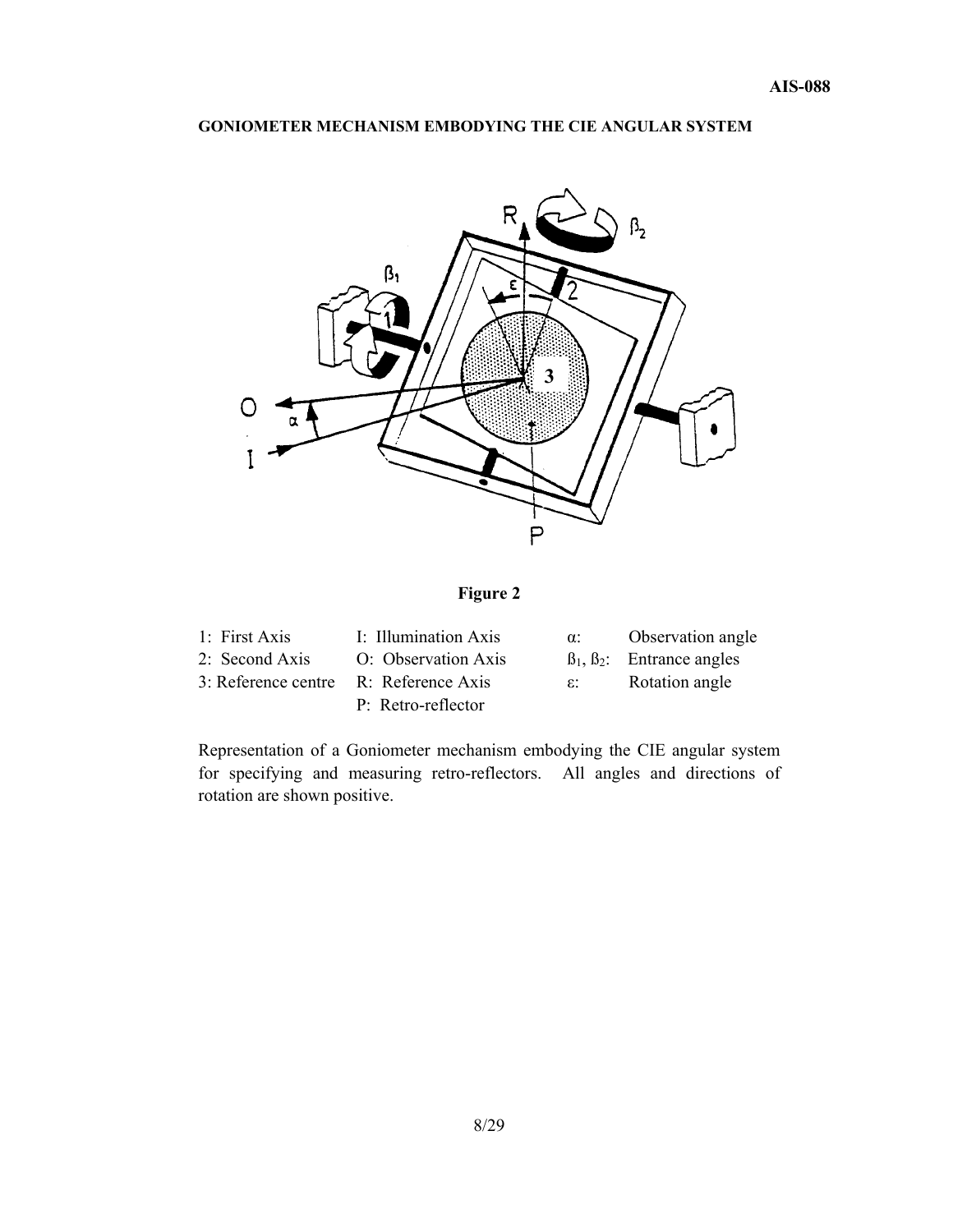#### **ANNEX 2**  (See 4.8.3)

#### **TEST PROCEDURE**

### **TEST SAMPLES**

- 1. Five rear marking plates shall be supplied to the testing laboratory for the various tests to be conducted.
- 2. The test samples shall be representative of current production, fabricated in accordance with the recommendations of the manufacturer(s) of the retro-reflective and fluorescent (class 1) or retro-reflective only (class 2) materials or devices.
- 3. After verification of the general specifications (paragraph 7 of the Standard) and the specifications of shape and dimensions (Annex 3) four samples shall be subjected to the heat resistance test described in Annex 7 to this standard, prior to the tests described in Annexes 4, 5 and 6. The fifth sample shall be kept for reference purposes during the test procedures.
- 4. The photometric and colorimetric measurements may be made on the same sample.
- 5. For the other tests, samples which have not undergone any testing should be used.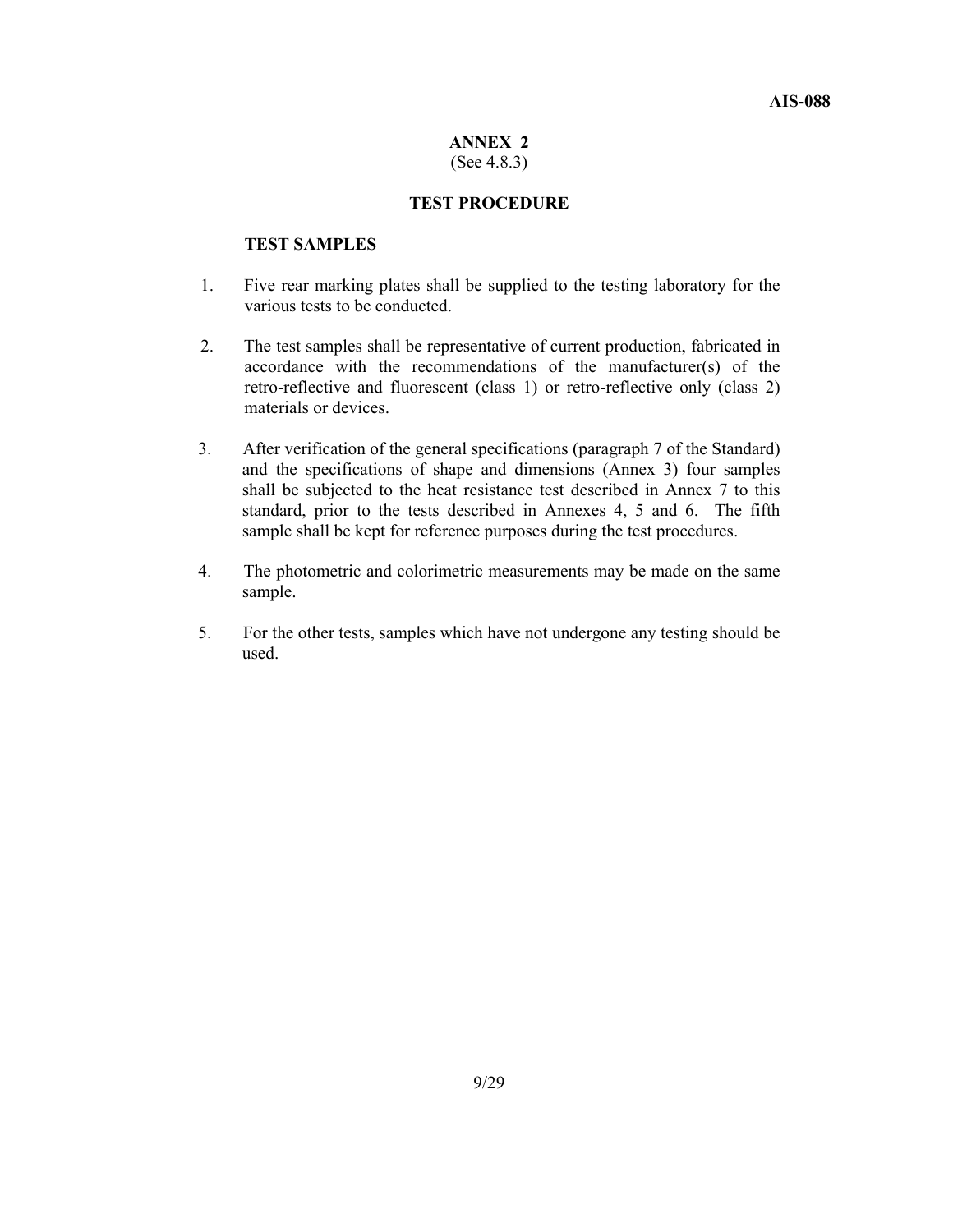### **ANNEX 3**

#### ( see 8)

#### **SPECIFICATIONS OF SHAPE AND DIMENSIONS**

### **Shape And Dimensions of Retro-reflective/Fluorescent (Class 1 ) or Retro-Reflective Only (Class 2) SMV Rear Marking Plates**

- 1. **Shape:** The plates shall be in the shape of an equilateral triangle with truncated corners, for mounting with one apex upwards at the rear of vehicles.
- 2. **Pattern:** The plates shall have an orange fluorescent centre and red retro-reflective borders made of either retro-reflective sheeting or coating or of plastic corner-cube reflectors (class1). The rear marking plates of class 2 shall have a retro-reflective centre.
- 3. The dimension of rear marking plate shall be as per Figure 1 in Annex 9.
- 3.1 In case of agricultural tractors, if the structure of the tractor makes it impossible to maintain the dimensions as per Figure 1 in Annex 9, it may be suitably modified, provided that each side is not less than 200 mm.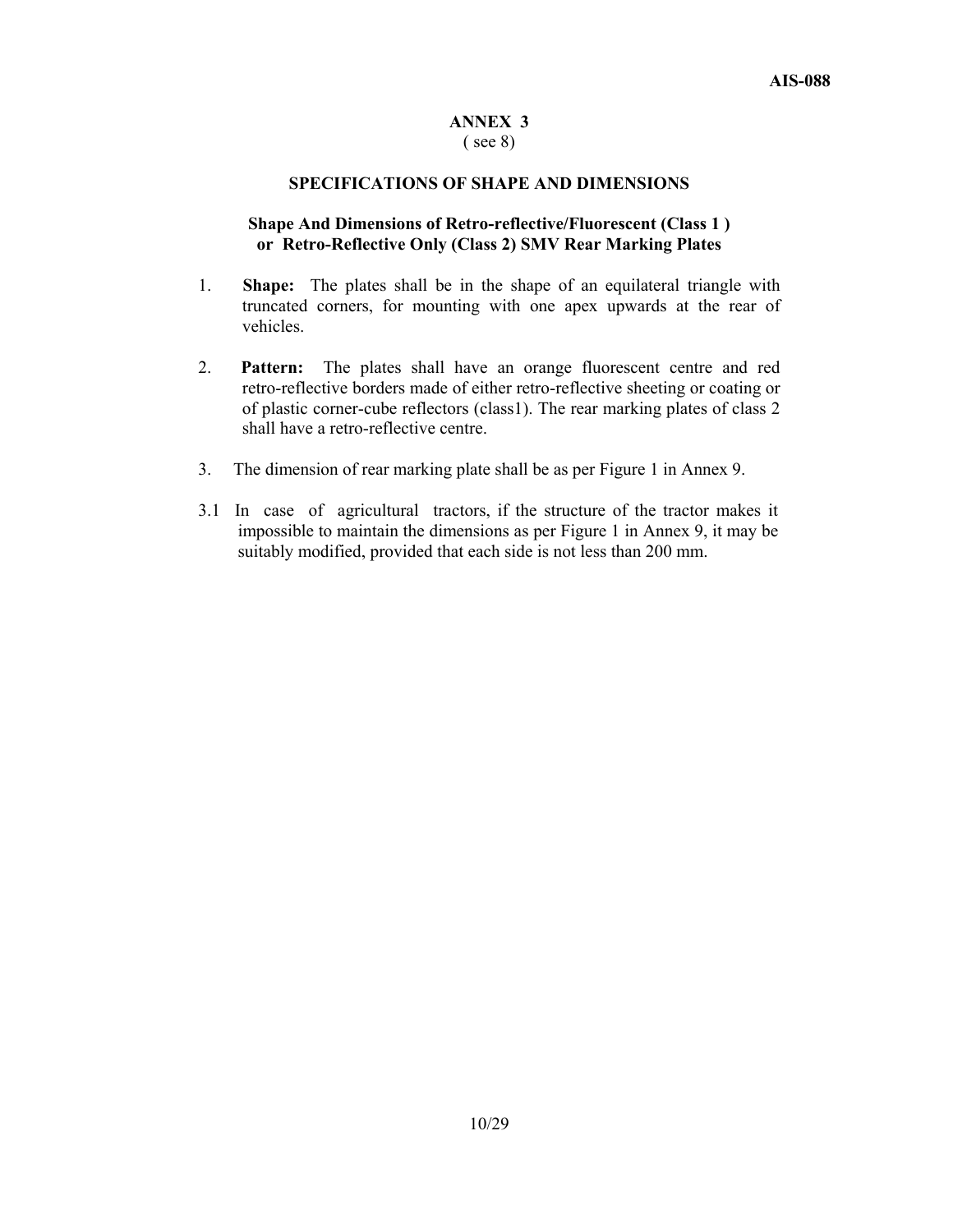### **ANNEX 4**

### ( see 8)

### **COLORIMETRIC SPECIFICATIONS**

1. SMV rear marking plates for vehicles and their trailers shall be composed either of red retro-reflective and orange fluorescent materials or devices (class 1) or red retro-reflective only materials or devices (class 2).

#### **2. Red retro-reflective material or devices**

2.1 When measured with a spectrophotometer in accordance with the provisions of CIE document No. 15 (1971) and illuminated with the CIE Standard Illuminant  $D_{65}$  at an angle of  $45^{\circ}$  to the normal and viewed along the normal (45/0 geometry), the colour of the material in new condition shall be located within the area defined by the chromaticity co-ordinates in Table 1 and comply with the luminance factor.

| Colour |       | ∼     |       |       | Luminance   |
|--------|-------|-------|-------|-------|-------------|
| Red    |       |       |       |       | factor      |
| v<br>л | 0.690 | 0.595 | 0.560 | 0.650 |             |
|        |       | 0.315 | 0.350 | 0.350 | $\geq 0.03$ |

### **Table 1**

2.2 When illuminated by the CIE Standard Illuminant A at an entrance angle  $\beta_1 = \beta_2 = 0$ <sup>o</sup> or, if this produces a colourless surface reflection, an angle  $\beta_1 = \pm 5^{\circ}$ ,  $\beta_2 = 0^{\circ}$ , and measured at an observation angle of 20', the colour of the material in new condition shall be located within the area defined by the chromaticity co-ordinates in Table 2.

| Н<br>п<br>I<br>. . |  |
|--------------------|--|
|--------------------|--|

| Colour<br>Red |       |       |              |                     |
|---------------|-------|-------|--------------|---------------------|
|               | 0.720 | .735  | 0.665        | 0.643               |
|               | 0.258 | 0.265 | 225<br>0.333 | <u>ລລະ</u><br>v.JJJ |

**Note:** The question of the night-time colors of retro-reflective materials is at present being studied by CIE/TC/1.6; the above limits are therefore only provisional and will be revised later after CIE TC 1.6 has completed its work.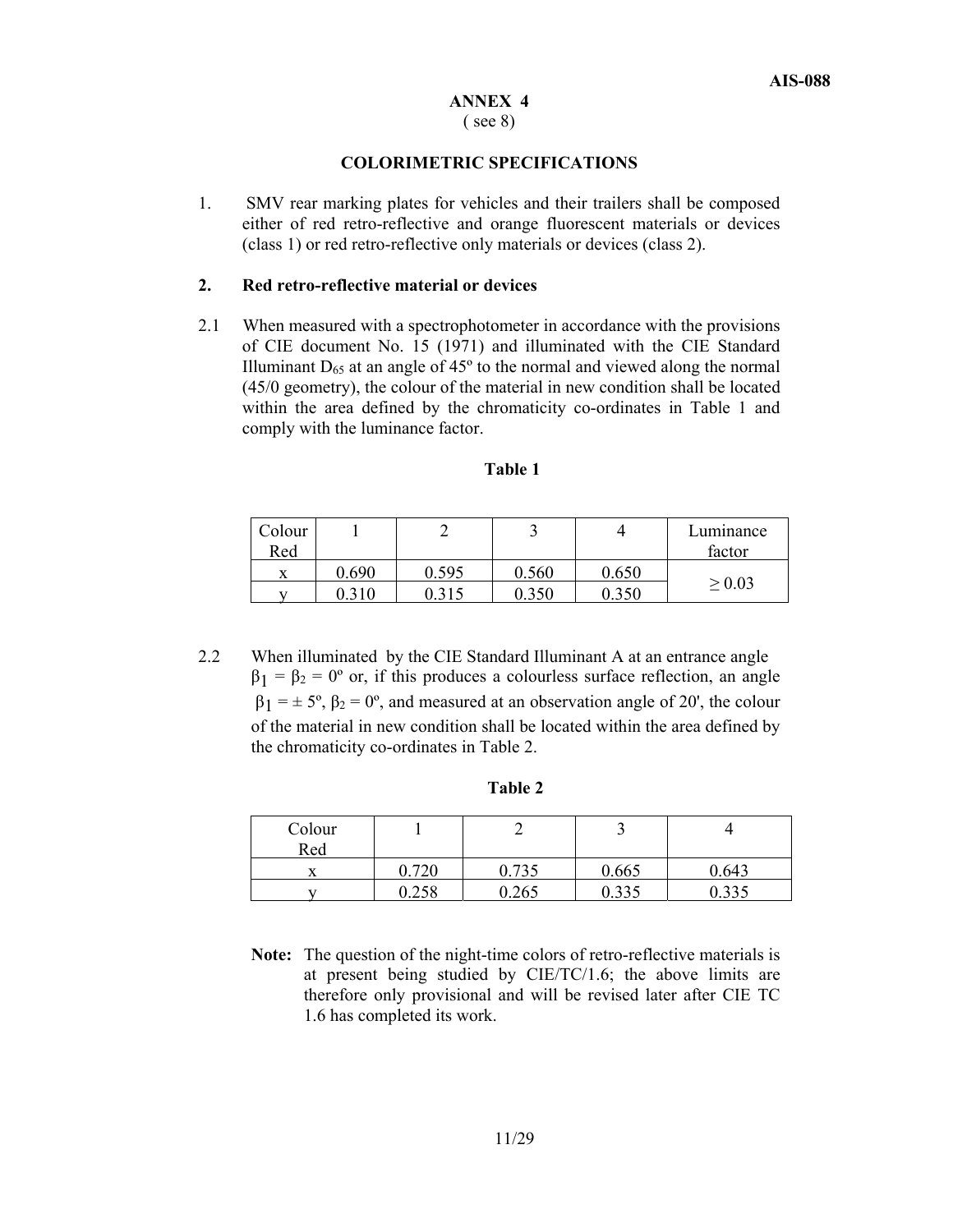### **3. Orange / Red fluorescent material**

3.1 When measured with a spectrophotometer in accordance with the provisions of CIE document No. 15 (1971) and illuminated polychromatically with the CIE Standard Illuminant  $D_{65}$  at an angle 45 $^{\circ}$  to the normal and viewed along the normal (geometry 45/0), the colour of the material in new condition shall be located within the area defined by the chromaticity co-ordinates in Table 3 and comply with the luminance factor.

| Colour<br>Orange /<br>Red |       |       |       |       | Luminance<br>factor |
|---------------------------|-------|-------|-------|-------|---------------------|
|                           | 0.690 | 0.595 | 0.569 | 0.655 |                     |
|                           | 0.310 | 0.315 | 0.341 | 0.345 | $\geq 0.30$         |

4. Compliance with the colorimetric specifications shall be verified by a visual comparison test.

 If any doubt remains after this test, conformity with the colorimetric specification shall be verified by determining the trichromatic co-ordinates of the most doubtful sample.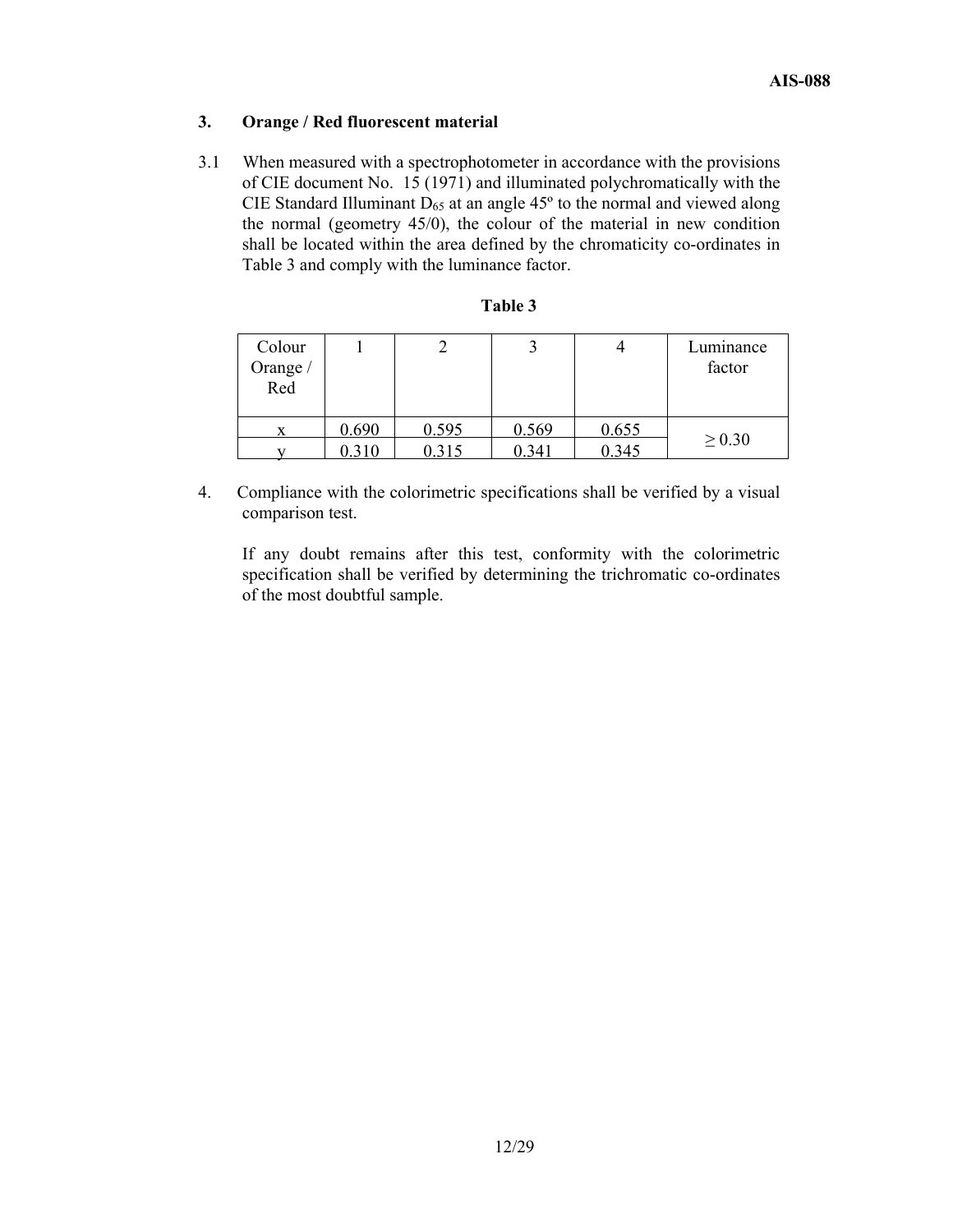#### **ANNEX 5**  ( see 8)

#### **PHOTOMETRIC SPECIFICATIONS**

#### **Photometric properties**

1. When illuminated with a CIE Standard Illuminant A and measured as recommended by CIE TC 2.3 (CIE Publication No. 54, 1982), the coefficient of retro-reflection R' in candelas per square metre per lux (cd.  $m^{-2}$ .  $lx^{-1}$ ) of the entire red retro-reflective area in new condition shall be at least as indicated in Table 1.

### **Table 1**

| Observation angle $\alpha$                                                 | Entrance angle $(\beta)$ in degrees |    |    |    |  |  |  |
|----------------------------------------------------------------------------|-------------------------------------|----|----|----|--|--|--|
|                                                                            |                                     |    |    |    |  |  |  |
| $1/3^{\circ}$ (20')                                                        |                                     |    | 20 | 30 |  |  |  |
| $R'$ of the outer border (class 1, 2)<br>$(cd. m^{-2} . 1x^{-1})$          | 120                                 | 60 | 30 |    |  |  |  |
| R' of the enclosed triangle<br>(class 2) (cd. m <sup>-2</sup> . $ x^{-1} $ |                                     |    |    |    |  |  |  |

Coefficient of retro-reflection R' (cd.  $m^{-2}$ .  $lx^{-1}$ )

2. The subtended angle at the sample shall not be larger than 80'.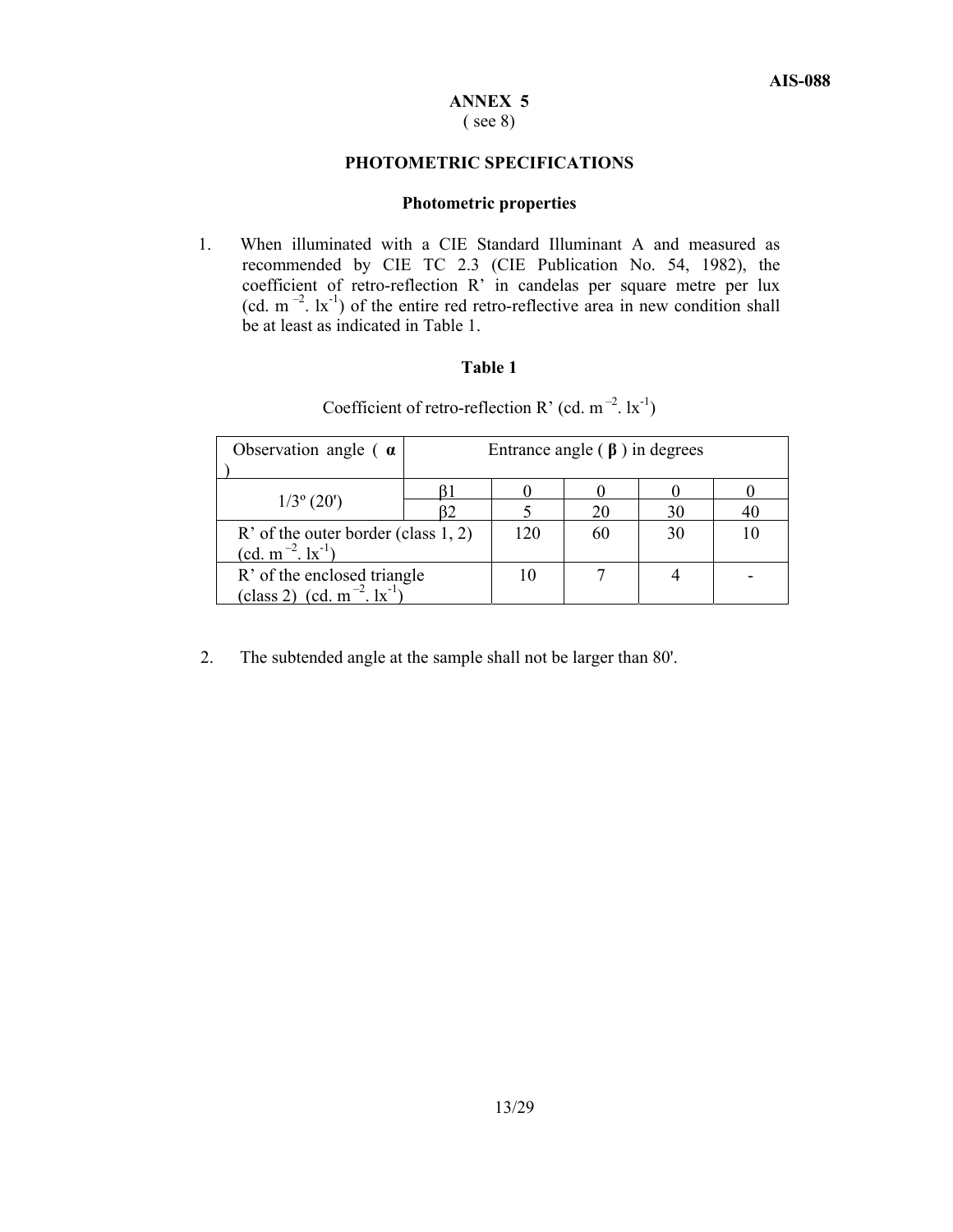#### **ANNEX 6**  ( see 8)

#### **RESISTANCE TO EXTERNAL AGENTS**

#### **1. Resistance to Weathering**

1.1 Procedure - For each test, two specimens of a sample unit (see paragraph 3.1.2 of this standard) are taken. One specimen shall be stored in a dark and dry container for subsequent use as "reference unexposed specimen".

 The second specimen shall be subjected to a source of illumination in accordance with ISO Standard / 105-B02-1978, Section 4.3.1; the retro-reflective material shall be exposed until blue standard No. 7 has faded to No. 4 on the grey scale and the fluorescent material until blue standard No. 5 has faded to No. 4 on the grey scale.

After the test, the specimen shall be washed in a dilute neutral detergent solution, dried and examined for conformity with the requirements specified in paragraphs 1.2 to 1.4.

1.2 Visual appearance - No area of the exposed specimen shall show any evidence of cracking, sealing, pitting, blistering, delamination, distortion, chalking, staining or corrosion.

 There shall be no shrinkage in excess of 0.5 per cent in any linear direction and no evidence of adhesion failure such as edge lifting from the substrate.

- 1.3 Colour fastness The colors of the exposed specimen shall still meet the requirements in Annex 4, tables 1, 2 and 3.
- 1.4 Effect on the coefficient of retro-reflection of the retro-reflective material.
- 1.4.1 For this check, measurement shall be made only at an observation angle of 20' and an entrance angle of 5º by the method given in Annex 5.
- 1.4.2 The coefficient of retro-reflection of the exposed specimen when dry shall be not less than 80 per cent of the value in Annex 5, Table 1.
- 1.4.3 The specimen shall then be subjected to simulated rainfall and its coefficient of retro-reflection under this condition shall be not less than 90 per cent of the value obtained when measured in dry condition, as explained in paragraph 1.4.2 above.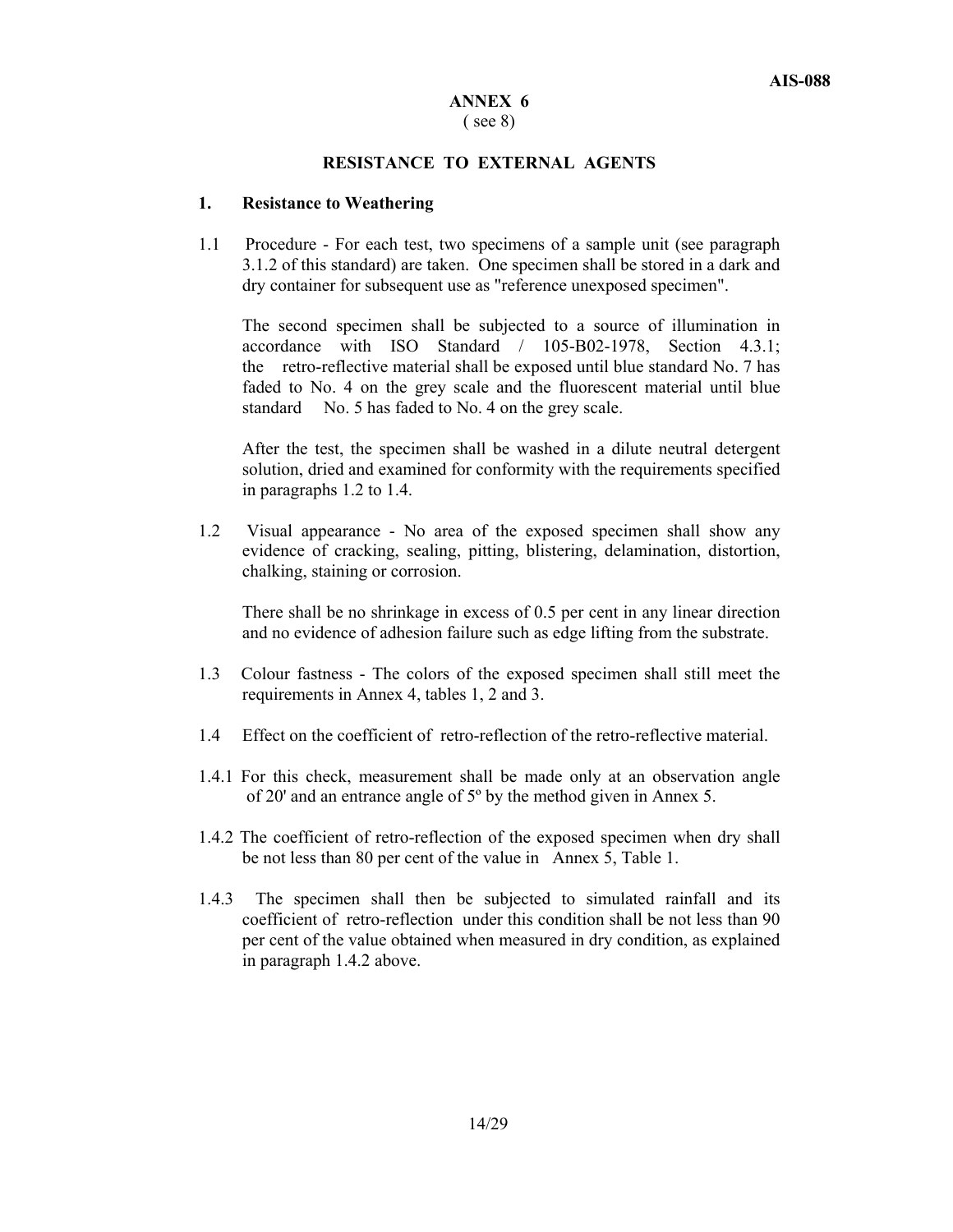### **2. Resistance to Corrosion**

2.1 A specimen of the sample unit shall be subjected to the action of a saline mist for 48 hours comprising two periods of exposure of 24 hours each, separated by an interval of 2 hours during which the specimen is allowed to dry.

The saline mist shall be produced by atomizing at a temperature of  $35 \pm 2$ °C of a saline solution obtained by dissolving five parts by weight of sodium chloride in 95 parts of distilled water containing not more than 0.02 per cent of impurities.

- 2.2 Immediately after completion of the test, the sample shall show no sign of corrosion liable to impair the efficiency of the device.
- 2.2.1 The coefficient of retro-reflection R' of the retro-reflective area, when measured after a recovery period of 48 hours as specified in Annex 5, paragraph 1, at an entrance angle of 5º and an observation angle of 20', shall be not less than the value in Annex 5, Table 1. Before measuring, the surface shall be cleaned to remove salt deposits from the saline mist.

### **3. Resistance to Fuels**

A section of a sample unit not less than 300 mm long shall be immersed in a mixture of n-heptane and toluol, 70 per cent and 30 per cent by volume, for one minute.

After removal, the surface shall be wiped dry with a soft cloth and shall not show any visible change, which would reduce its effective performance.

- **4. Bonding strength** (in the case of adhesive materials)
- 4.1 The adhesion of laminated or coated retro-reflective and fluorescent materials shall be determined.
- 4.2 The coated materials, of whatever kind, shall not be removable without tools or without damaging the material.
- 4.3 The laminated materials (adhesive films) shall need a force of at least 10 N per 25 mm width at a speed of 300 mm per minute, to be removed from the substrate.

### **5. Resistance to Water**

A section of a sample unit not less than 300 mm long shall be immersed in distilled water at a temperature of  $23 \pm 5^{\circ}$ C for a period of 18 hours; it shall then be left to dry for 24 hours under normal laboratory conditions.

After completion of the test, the section shall be examined. No part inside 10 mm from the cut edge shall show evidence of deterioration, which would reduce the effectiveness of the plate.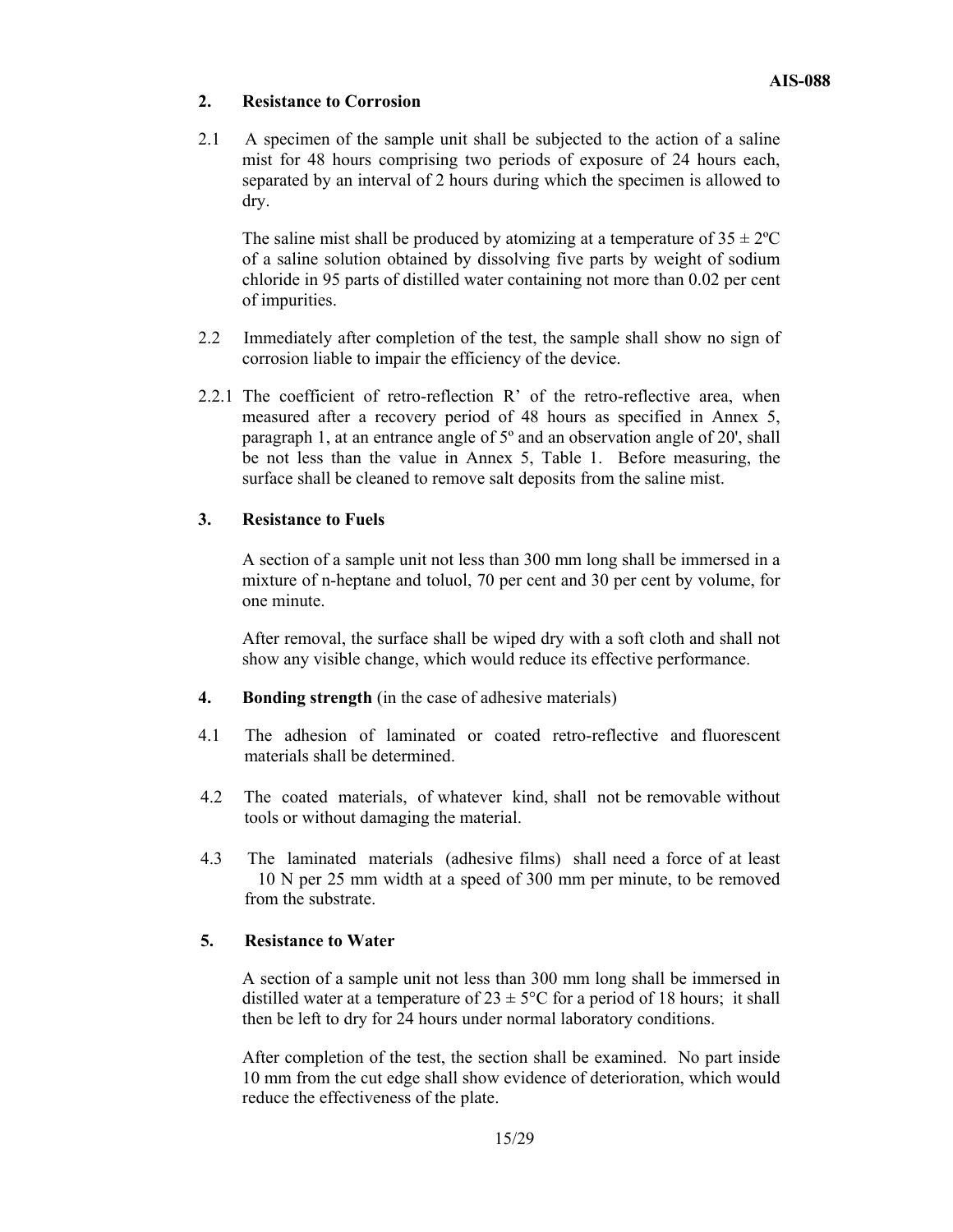### **6. Resistance to Impact** (except for plastics corner-cube reflectors)

When a 25 mm diameter solid steel ball is dropped from a height of 2 m on to the retro-reflective and on the fluorescent surfaces of a supported plate, at an ambient temperature of  $23 \pm 2$ °C, the materials shall show no cracking or separation from the substrate at a distance of more than 5 mm from the impacted area.

### **7. Cleaning**

A test sample smeared with a mixture of detergent lubricating oil and graphite shall be easily cleaned without damage to the retro-reflective or fluorescent surfaces when wiped with a mild aliphatic solvent such as n-heptane, followed by washing with a neutral detergent.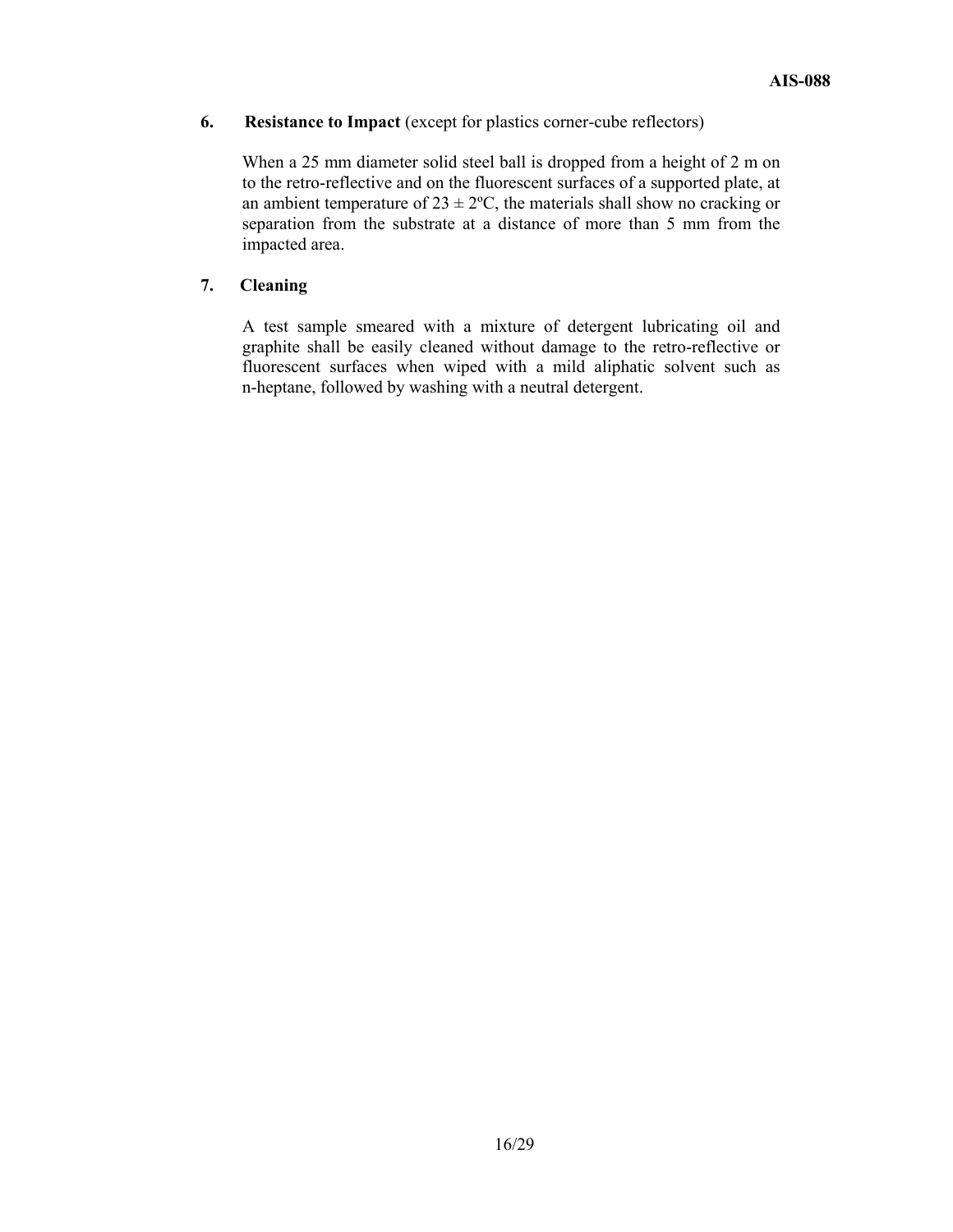#### **ANNEX 7**  ( see 8)

#### **RESISTANCE TO HEAT**

- 1. The four samples shall be kept for 48 hours in a dry atmosphere at a temperature of  $65 \pm 2^{\circ}\text{C}$ , after which the samples shall be allowed to cool for 1 hour at  $23 \pm 2$ °C. They shall then be kept for 12 hours at a temperature of  $-20 \pm 2$ °C.
- 1.1 The sample shall be examined after a recovery time of 4 hours under normal laboratory conditions.
- 2. After this test, no cracking or appreciable distortion of the surfaces, particularly of the optical units, shall be evident.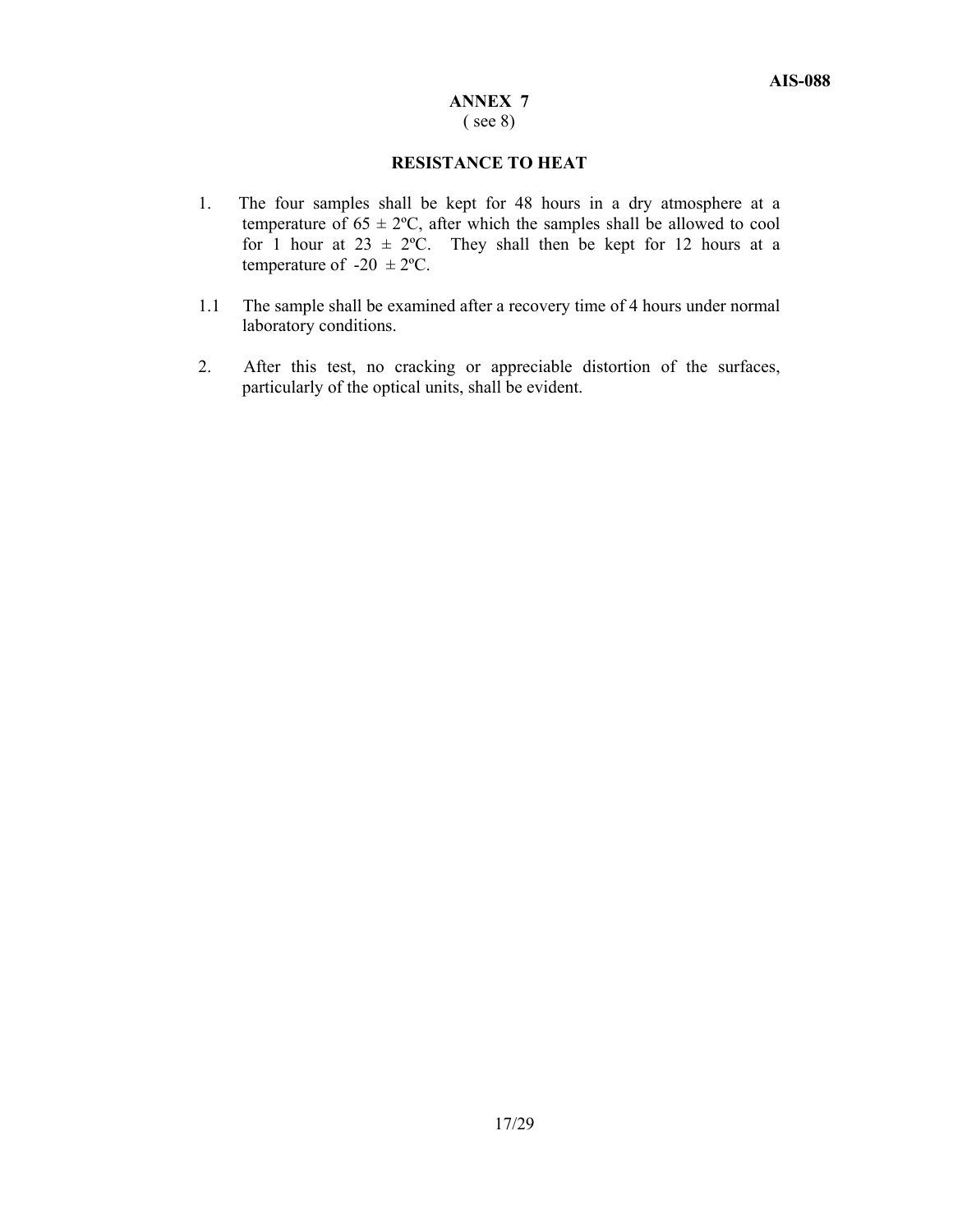### **ANNEX 8**

( see 8)

### **RIGIDITY OF THE PLATES**

The triangular plate shall be strongly held on one of its long sides, with the clamps of the holding device not encroaching over more than 20 mm. A force of 10N perpendicular to the plane shall be applied to the opposite apex.

The apex shall then not move in the direction of the force by more than 40 mm.

After removal of the force, the plate shall visibly return to its initial position. The residual deflection shall not be more than 5 mm.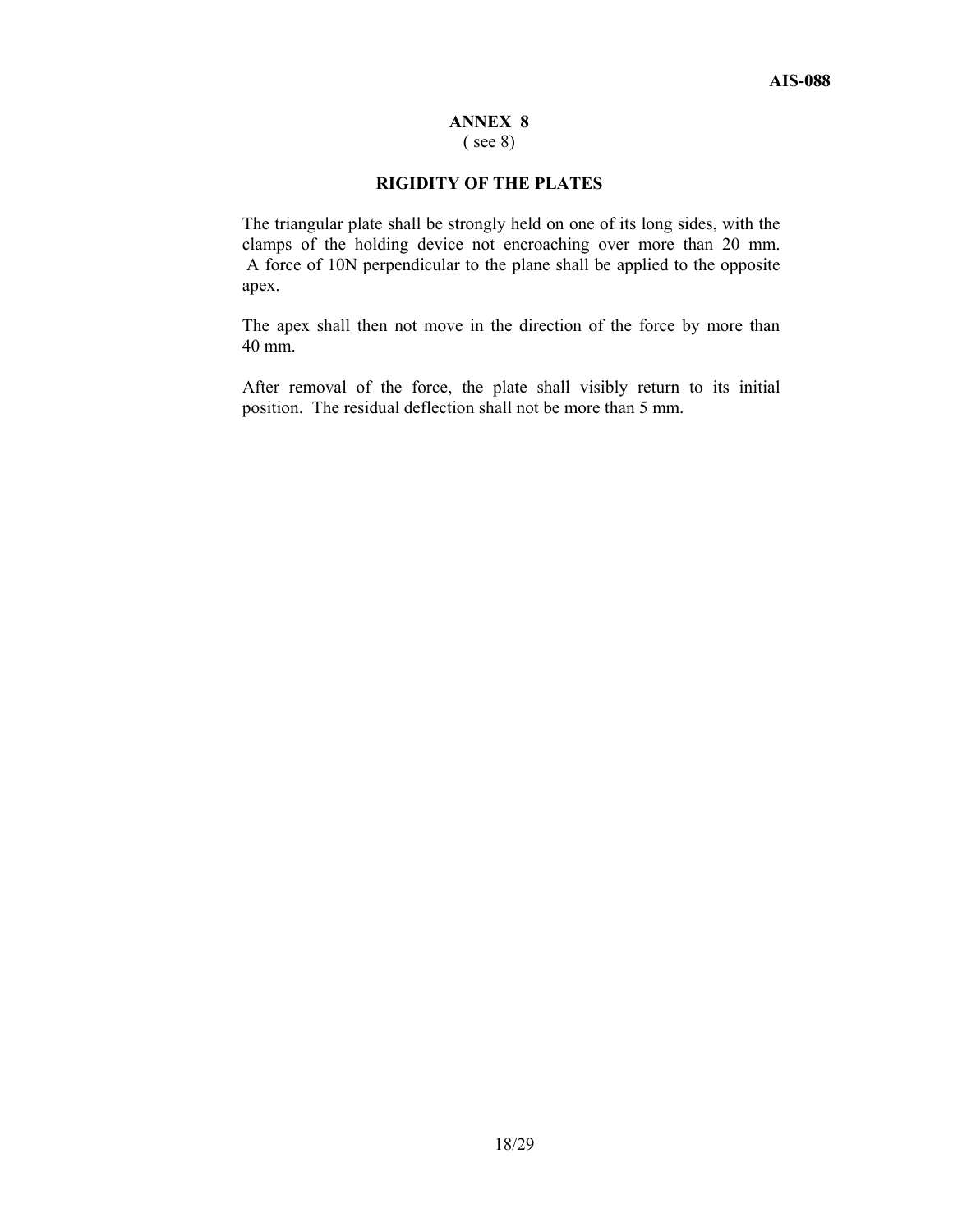### **ANNEX 9**  ( See 8 and Annex 3, cl. 3)

### **SHAPE AND DIMENSION OF SMV REAR MARKING PLATES ( REAR WARNING TRIANGLE )**

### **Example**



 $\alpha_{\rm{max}}$ 

### **Figure -1**

#### All dimensions in mm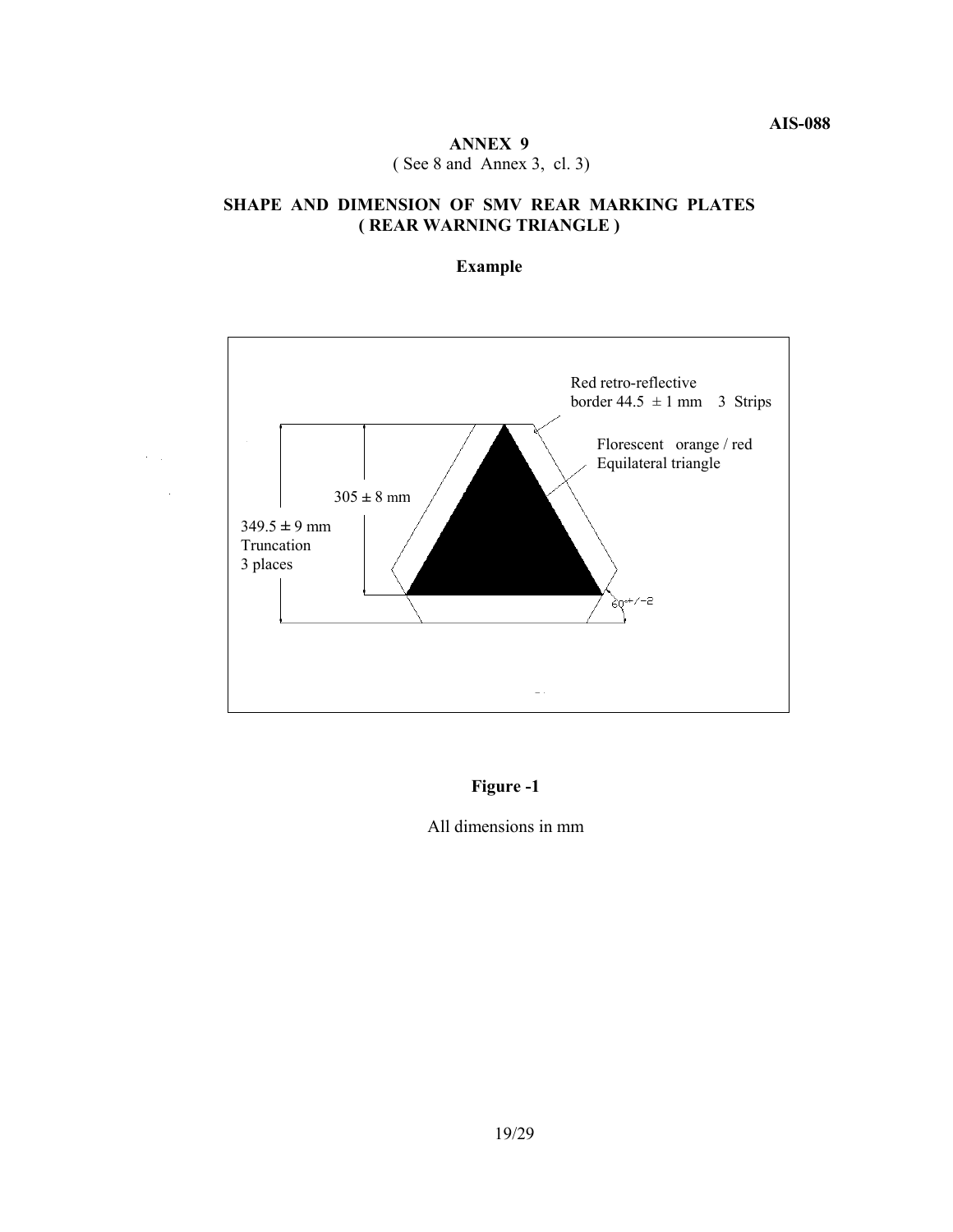# **Annex 10**

### ( See 10.2)

### **MINIMUM REQUIREMENTS FOR CONFORMITY OF PRODUCTION CONTROL PROCEDURES**

#### **1. General**

- 1.1.The conformity requirements shall be considered satisfied from a mechanical and geometric standpoint, if the differences do not exceed inevitable manufacturing deviations within the requirements of this standard.
- 1.2.With respect of photometric performances, the conformity of mass-produced SMV rear marking plates shall not be contested if, when testing photometric performances of any rear marking plate chosen at random, no measured value deviates unfavourably by more than 20% from the values prescribed in this standard.
- 1.3.The chromaticity coordinates shall be complied with.

### **2. Minimum Requirements for Verification of Conformity by the Manufacturer**

For each type of SMV rear-marking plate the holder of the approval mark shall carry out at least the following tests, at appropriate intervals. The tests shall be carried out in accordance with the provisions of this standard.

If any sampling shows non-conformity with regard to the type of test concerned, further sampled shall be taken and tested. The manufacturer shall take steps to ensure the conformity of the production concerned.

### **2.1. Nature of Tests**

Tests of conformity in this standard shall cover the photometric and colorimetric characteristics and the test of weather resistance of these characteristics.

### **2.2. Methods used in Tests**

- 2.2.1. Tests shall generally be carried out in accordance with the methods set out in this standard.
- 2.2.2. In any test of conformity carried out by the manufacturer, equivalent methods may be used with the consent of the competent authority responsible for approval tests. The manufacturer is responsible for proving that the applied methods are equivalent to those laid down in this standard.
- 2.2.3. The application of paragraphs 2.2.1 and 2.2.2 requires regular calibration of test apparatus and its correlation with measurements made by a competent authority.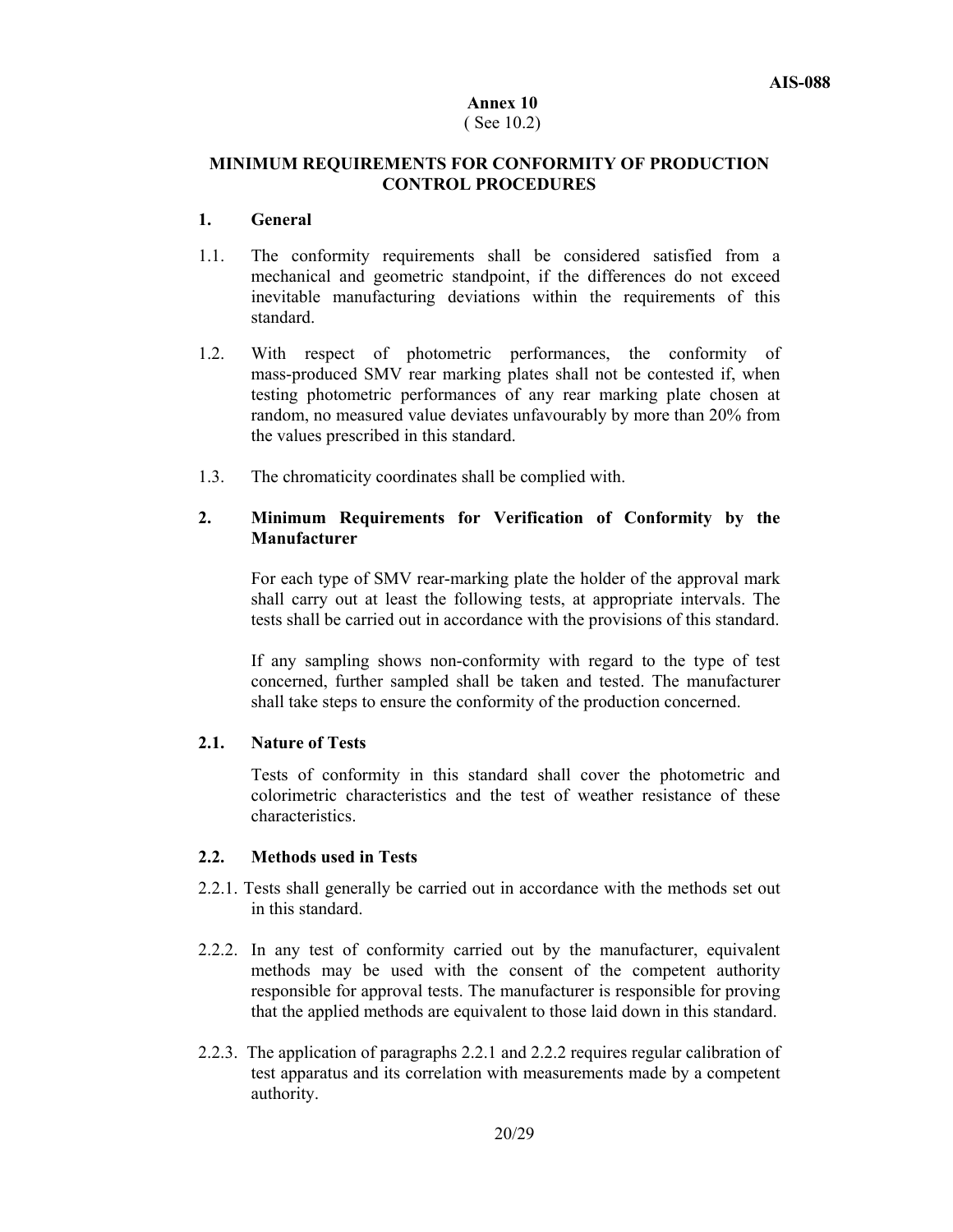2.2.4 In all cases the reference methods shall be those of this standard, particularly for the purpose of administrative verification and sampling.

#### **2.3. Nature of Sampling**

Samples of SMV rear marking plates shall be selected at random from the production of a uniform batch. A uniform batch means a set of SMV rear marking plates of the same type, defined according to the production methods of the manufacturer. The assessment shall in general cover series production from individual factories. However, a manufacturer may group together records concerning the same type from several factories, provided these operate under the same quality system and quality management.

#### **2.4. Measured and Recorded Photometric Characteristics**

The sampled SMV rear marking plate shall be subjected to photometric measurements for minimum values at the points and chromaticity coordinates provided for in the standard.

### **2.5. Criteria Governing Acceptability**

The manufacturer is responsible for carrying out a statistical study of the test results and for defining, in agreement with the competent authority, criteria governing the acceptability of his products in order to meet the specifications laid down for verification of conformity of products in paragraph 10.1 of this standard.

The criteria governing the acceptability shall be such that, with a confidence level of 95%, the minimum probability of passing a spot check in accordance with Annex 11 (first sampling) would be 0.95.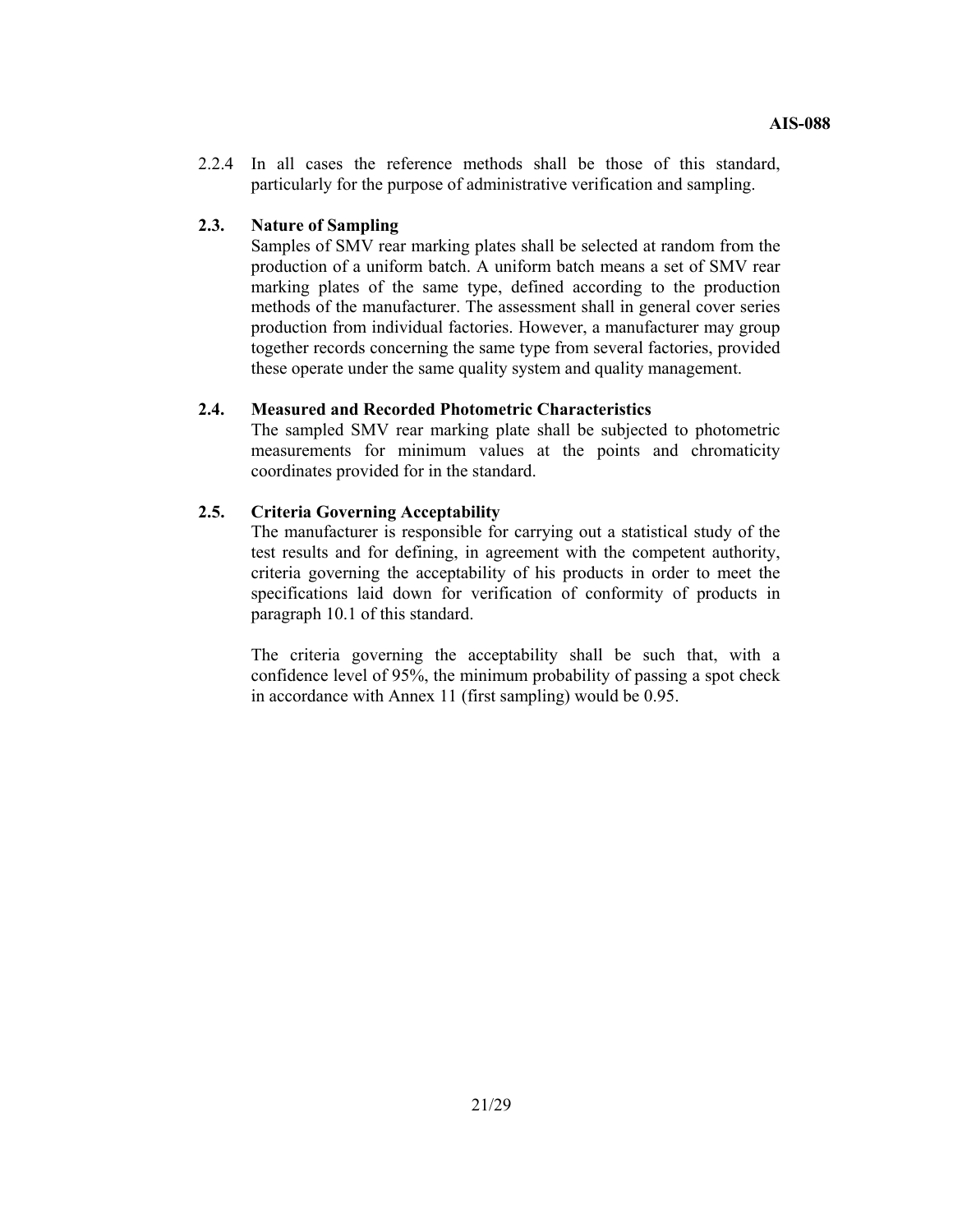#### **ANNEX 11**  ( See 10.3)

#### **MINIMUM REQUIREMENTS FOR SAMPLING BY AN INSPECTOR**

#### **1. General**

- 1.1 The conformity requirements shall be considered satisfied from a mechanical and a geometric standpoint, in accordance with the requirements of this standard, if any, if the differences do not exceed inevitable manufacturing deviations.
- 1.2.With respect to photometric performance, the conformity of mass-produced rear marking plates shall not be contested if, when testing photometric performances of any SMV rear marking plate chosen at random:
- 1.2.1. No measured value deviates unfavorably by more than 20% from the values prescribed in this standard.
- 1.2.2. SMV rear marking plates with apparent defects are disregarded.
- 1.3.The chromaticity coordinates shall be complied with.

### **2. Sampling**

In the first sampling four SMV rear marking plates are selected at random. The first sample of two is marked A, the second sample of two is marked B

#### **2.1. The Conformity is not contested**

2.1.1. Following the sampling procedure shown in Figure 1 of this annex the conformity of mass-produced SMV rear marking plates shall not be contested if the deviation of the measured values of the rear marking plates in the unfavorable directions are:

#### 2.1.1.1. Sample A

| $A1$ : | one rear marking plate               | $0\%$ |
|--------|--------------------------------------|-------|
|        | one rear marking plate not more than | 20%   |
| $A2^T$ | both rear marking plates more than   | $0\%$ |
|        | but not more than                    | 20%   |
|        | go to Sample B                       |       |

#### 2.1.1.2. Sample B

| both rear marking plates |  |
|--------------------------|--|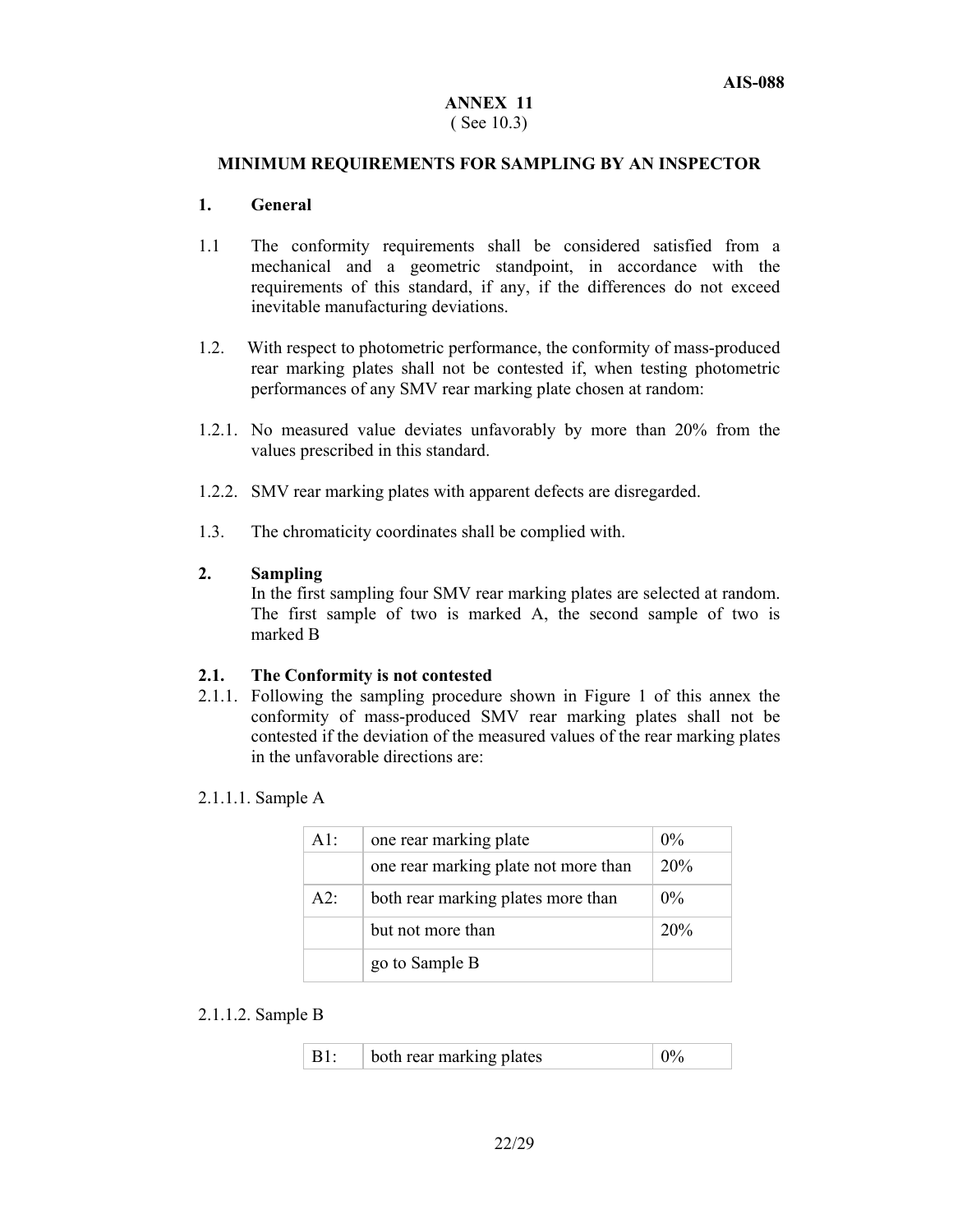### **2.2. The Conformity is Contested**

2.2.1. Following the sampling procedure shown in Figure 1 of this Annex the conformity of mass-produced SMV rear marking plates shall be contested and the manufacturer requested to make his production meet the requirements (alignment) if the deviations of the measured values of the rear marking plates are:

### 2.2.1.1 Sample A

| A3: | one rear marking plate not more than | <b>20%</b> |
|-----|--------------------------------------|------------|
|     | one rear marking plate more than     | <b>20%</b> |
|     | but not more than                    | 30%        |

### 2.2.1.2 Sample B

| B2: | in the case of A2                    |       |
|-----|--------------------------------------|-------|
|     | one rear marking plate more than     | $0\%$ |
|     | but not more than                    | 20%   |
|     | one rear marking plate not more than | 20%   |
|     |                                      |       |
| B3: | in the case of A2                    |       |
|     | one rear marking plate               | $0\%$ |
|     | one rear marking plate more than     | 20%   |
|     | but not more than                    | 30%   |
|     |                                      |       |

### **2.3. Approval Withdrawn**

Conformity shall be contested and paragraph 10 applied if, following the sampling procedure in Figure 1 of this Annex, the deviations of the measured values of the rear marking plates are:

### 2.3.1. Sample A

| A4: | one rear marking plate not more than | 20% |
|-----|--------------------------------------|-----|
|     | one rear marking plate more than     | 30% |
| A5: | both rear marking plates more than   | 20% |

# 2.3.2 Sample B

| B4:    | in the case of A2                  |       |
|--------|------------------------------------|-------|
|        | one rear marking plate more than   | $0\%$ |
|        | but not more than                  | 20%   |
|        | one rear marking plate more than   | 20%   |
|        |                                    |       |
| $B5$ : | in the case of A2                  |       |
|        | both rear marking plates more than | 20%   |
|        |                                    |       |
| B6:    | in the case of A2                  |       |
|        | one rear marking plate             | $0\%$ |
|        | one rear marking plate more than   | 30%   |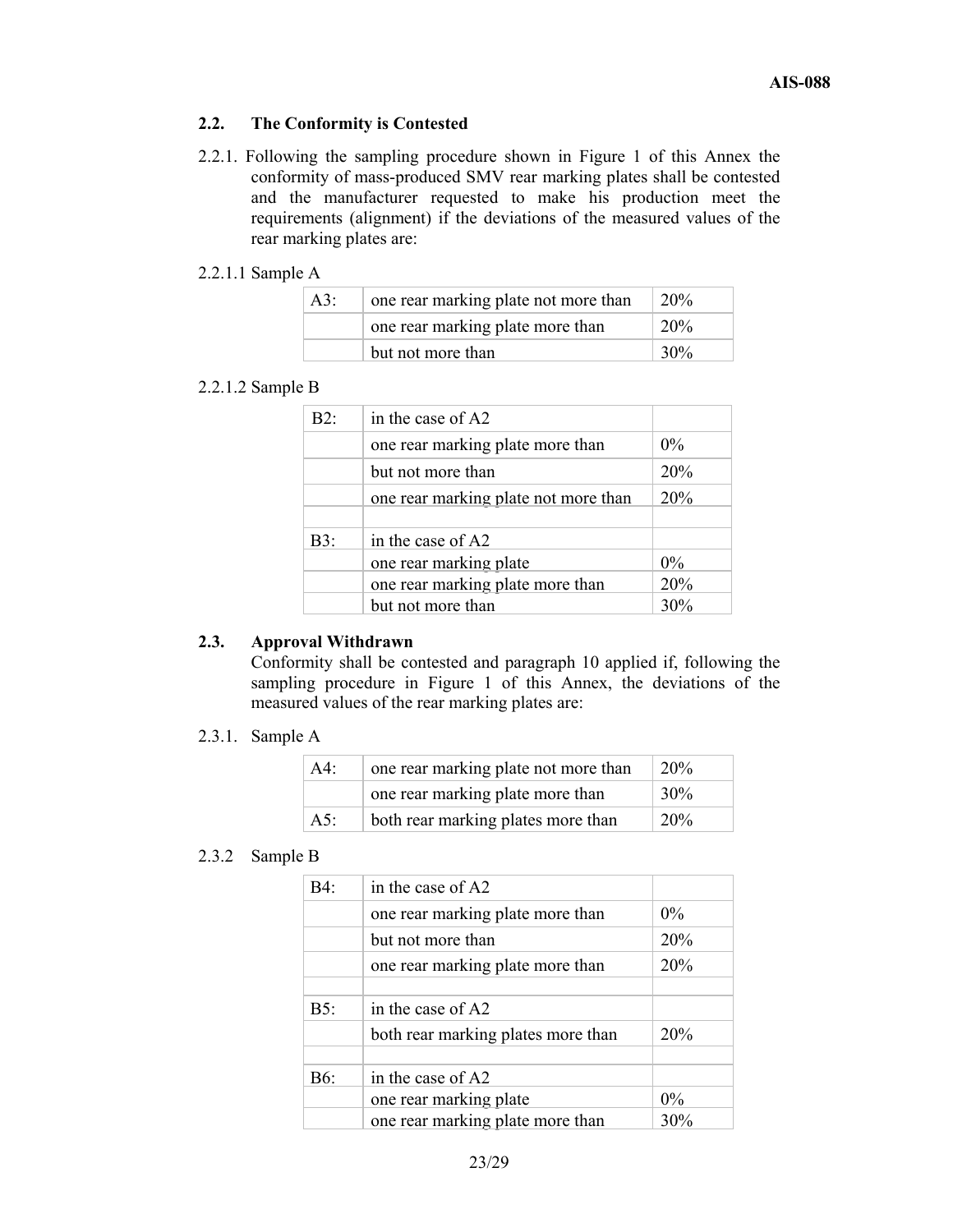### **3. Repeated Sampling**

In the cases of A3, B2, B3 a repeated sampling, third Sample C of two rear marking plates and forth sample D of two SMV rear marking plates, selected from stock manufactured after alignment, is necessary within two months time after the notification.

### **3.1. The Conformity is not Contested**

3.1.1 Following the sampling procedure shown in Figure 1 of this Annex the conformity of mass-produced SMV rear marking plates shall not be contested if the deviations of the measured values of the rear marking plates are:

### 3.1.1.1. Sample C

| Cl: | one rear marking plate               | $0\%$ |
|-----|--------------------------------------|-------|
|     | one rear marking plate not more than | 20%   |
|     |                                      |       |
| C2  | both rear marking plates more than   | $0\%$ |
|     | but not more than                    | 20%   |
|     | go to Sample D                       |       |

### 3.1.1.2. Sample D

| $\perp$ D1: | $\vert$ in the case of C2 |       |
|-------------|---------------------------|-------|
|             | both rear marking plates  | $0\%$ |

### **3.2. The Conformity is Contested**

3.2.1. Following the sampling procedure shown in Figure 1 of this Annex the conformity of mass-produced SMV rear marking plates shall be contested and the manufacturer requested to make his production meet the requirements (alignment) if the deviations of the measured values of the rear marking plates are:

### 3.2.1.1. Sample D

| D2 | in the case of $C2$                  |                 |
|----|--------------------------------------|-----------------|
|    | one rear marking plate more than     | $0\%$           |
|    | but not more than                    | 20 <sub>%</sub> |
|    | one rear marking plate not more than | 20%             |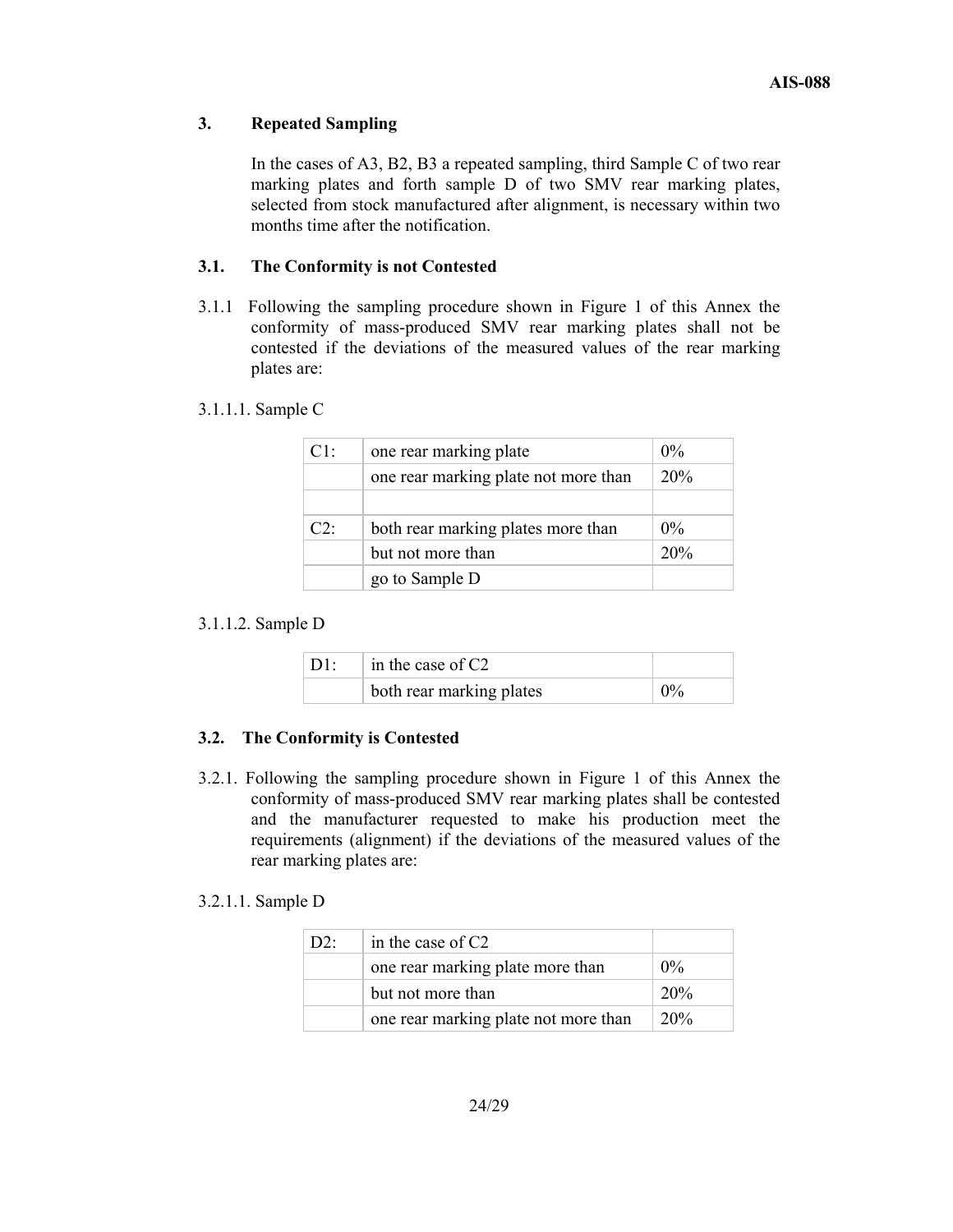### **3.3. Approval Withdrawn**

Conformity shall be contested and paragraph 10 applied if, following the sampling procedure in Figure 1 of this Annex, the deviations of the measured values of the rear marking plates are:

### 3.3.1. Sample C

| $C3$ : | one rear marking plate not more than | 20%             |
|--------|--------------------------------------|-----------------|
|        | one rear marking plate more than     | 20 <sup>%</sup> |
| $C4$ : | both rear marking plates more than   | 30%             |

#### 3.3.2. Sample D

| $D3$ : | in the case of $C2$                                       |                 |
|--------|-----------------------------------------------------------|-----------------|
|        | one rear marking plate 0 or more than $\vert 0\% \rangle$ |                 |
|        | one rear marking plate more than                          | 20 <sup>%</sup> |

#### **4. Resistance Tests**

Specimens of one of the SMV rear marking plates of Sample A, after sampling procedure in Figure 1 of this Annex, shall be tested according to the procedures described in Annexes 6 and 7 to this standard. The rear marking plate shall be considered acceptable if the tests were passed. However, if the tests on specimens of Sample A did not pass the tests, the two SMV rear marking plates of Sample B shall be subjected to the same procedure and both shall pass the test.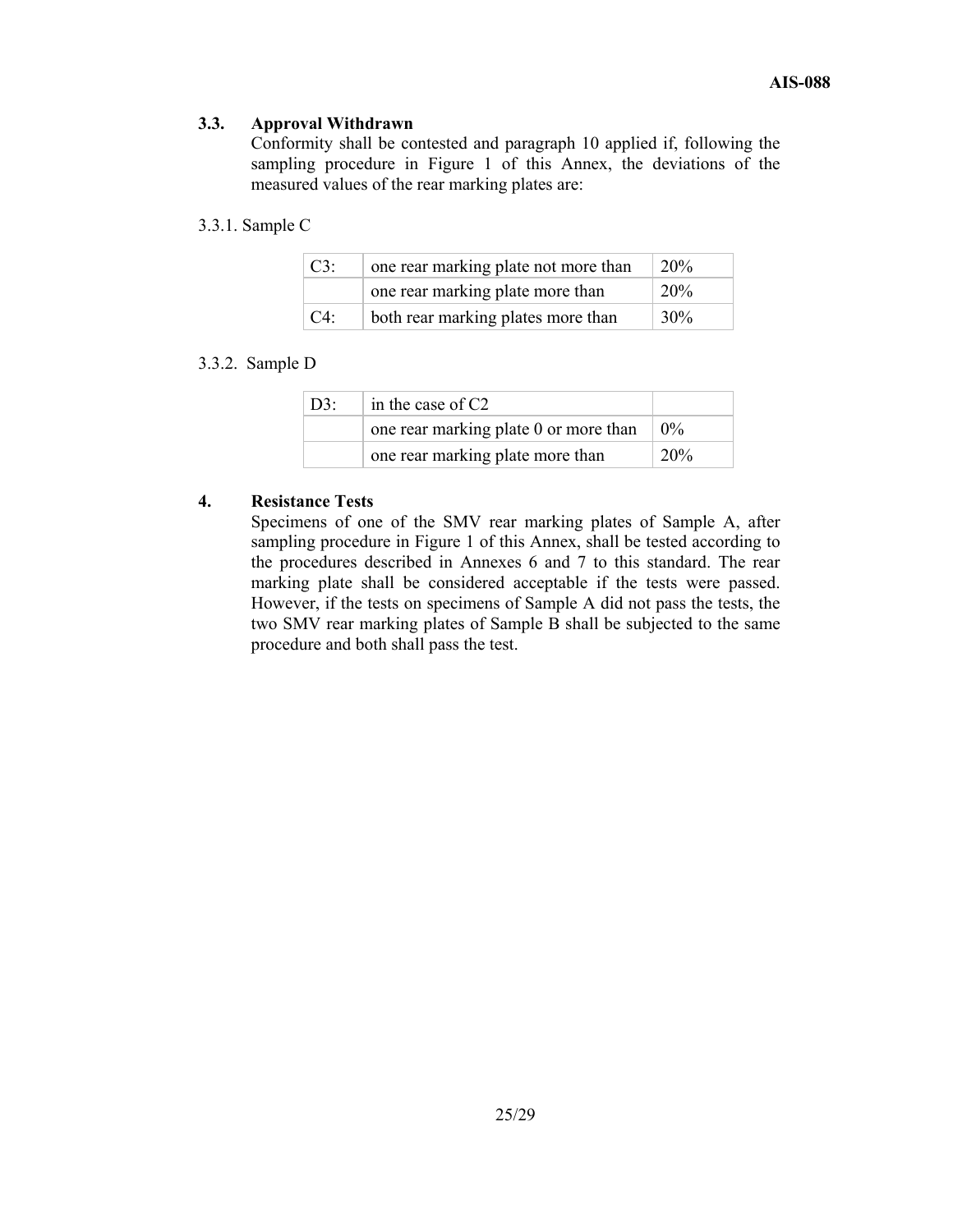

**Figure 1**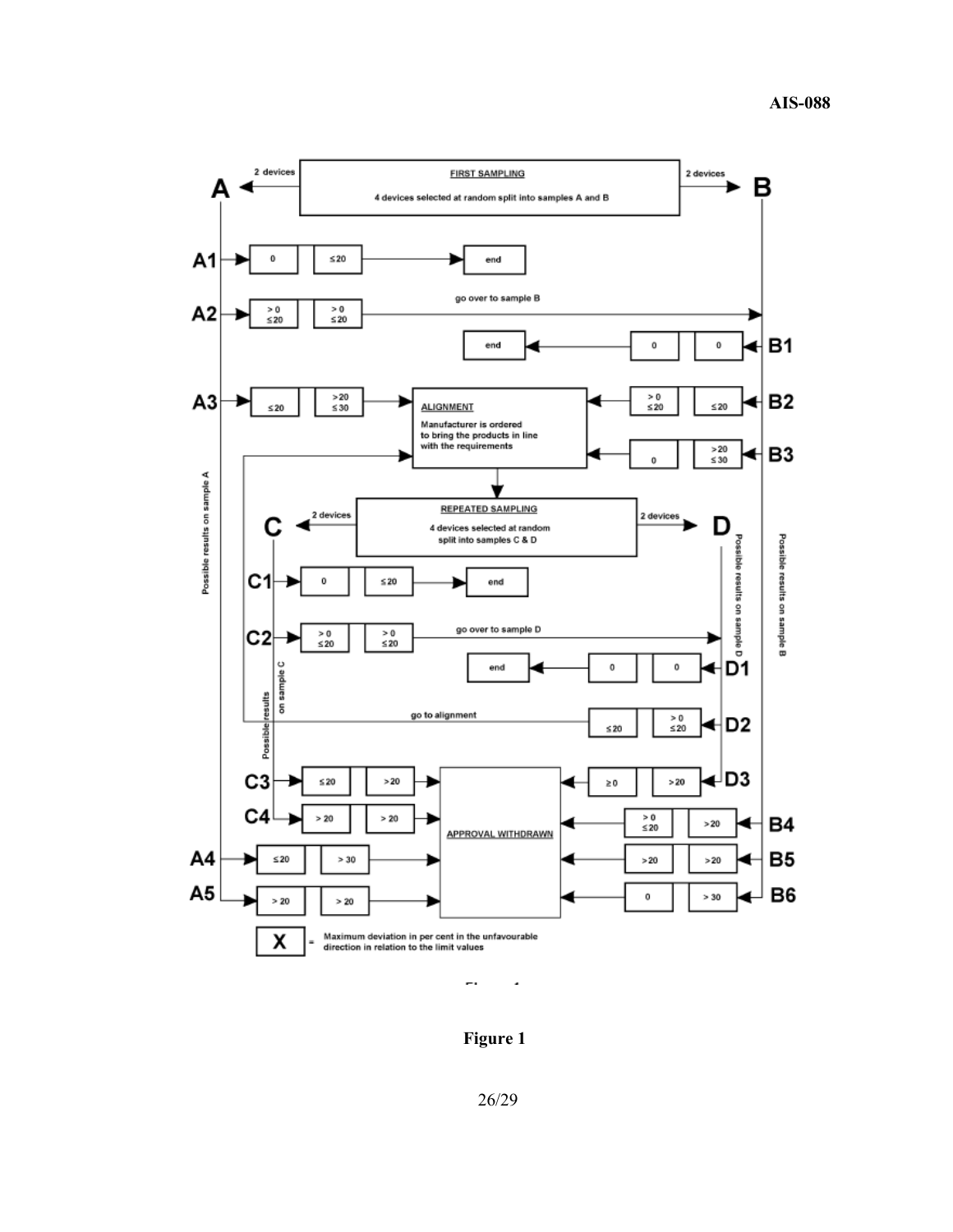#### **ANNEX 12**  ( See 8.2)

### **GUIDELINES FOR INSTALLATION OF REAR MARKING PLATES (REAR WARNING TRIANGLES) FOR SLOW MOVING VEHICLES (BY CONSTRUCTION), AGRICULTURALTRACTORS, THEIR TRAILERS AND SEMI-TRAILERS**

1. It is recommended to install rear-marking plates (rear warning triangles) confirming to this standard, on slow moving vehicles (by construction), agricultural tractors, their trailers and semi-trailers. The installation shall be in accordance with the guidelines given in this Annex.

### 2. **Scope**

 The main purpose of these guidelines is to establish requirements for installation, arrangement, position and geometric visibility of rear marking plates ( rear warning triangles) on slow moving vehicles (SMV) which, by construction, can not travel faster than 30 km/h, agricultural tractors, their trailers and semi-trailers. It increases the visibility and permits an easy identification of these vehicles.

- 3. Installation requirements of rear marking plates (rear warning triangles) for agricultural tractor shall be as per AIS-030.
- 4.. Installation requirements of rear marking plates (rear warning triangles) for the vehicle categories other than agricultural tractor, within the scope of this standard, shall be as follows:

#### 4.1 **Number**

At least one.

#### 4.2 **Arrangement**

The rear marking plate(s) shall be type approved and meet the requirements of this standard.

The apex of a rear marking plate shall be directed upwards.

Every part of a rear marking plate shall lie within  $5^{\circ}$  of a transverse vertical plane at right angles to the longitudinal axis of the vehicle and shall face to the rear.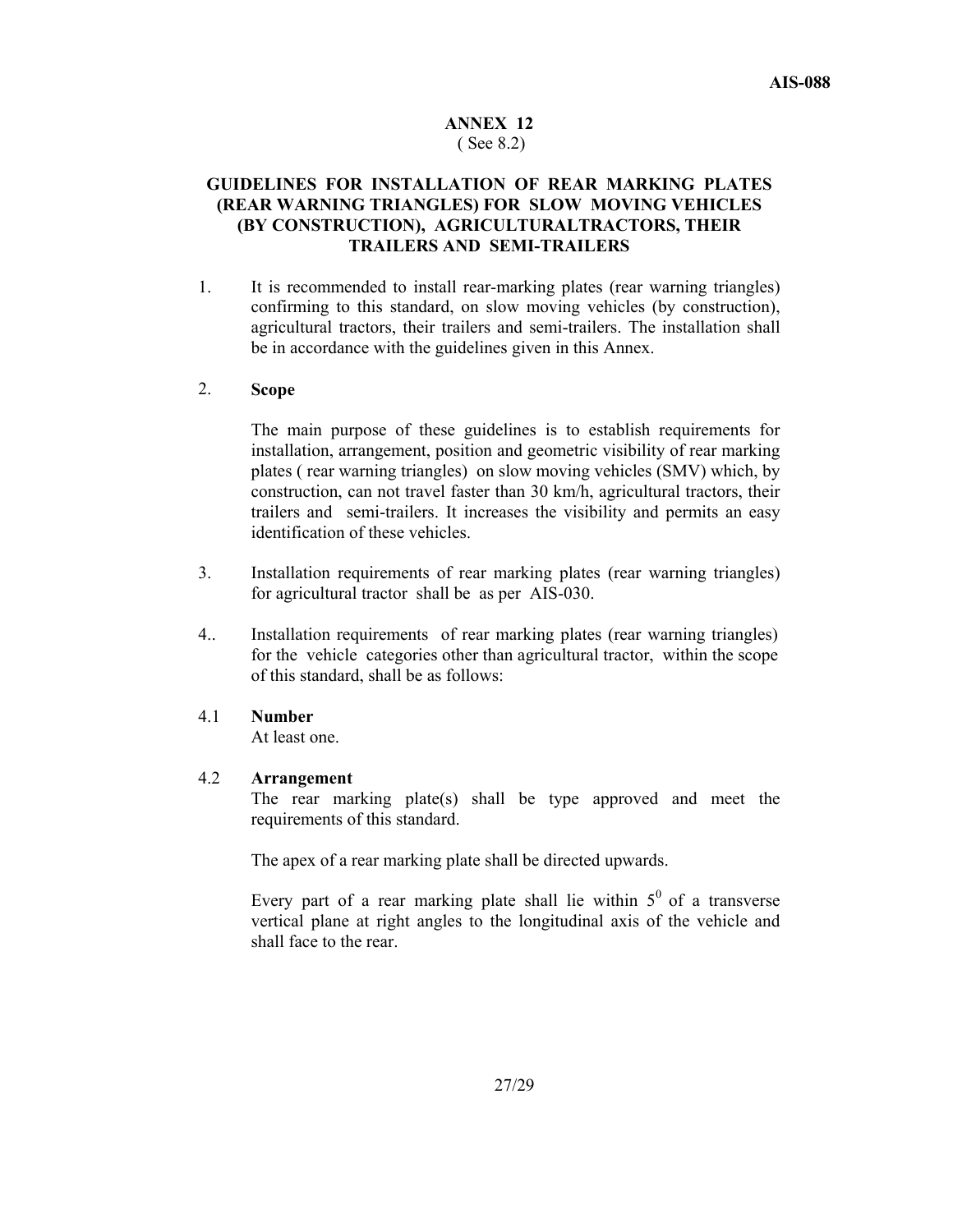### 4.3 **Position**

In width: If there is only one rear marking plate, it must be on the right side of the median longitudinal plane of the vehicle.

In height: Above the ground, not less than 250 mm (lower edge), not more than 1,500 mm (upper edge).

In length: At the rear of the vehicle.

### 4.4 **Geometric Visibility**

Horizontal angle:  $30^0$  inwards and outwards, covering by indispensable constructional parts of the vehicle up to 10% of the rear marking plate surface is permitted;

Vertical angle:  $15^{\circ}$  above and below the horizontal;

Orientation: rearwards.